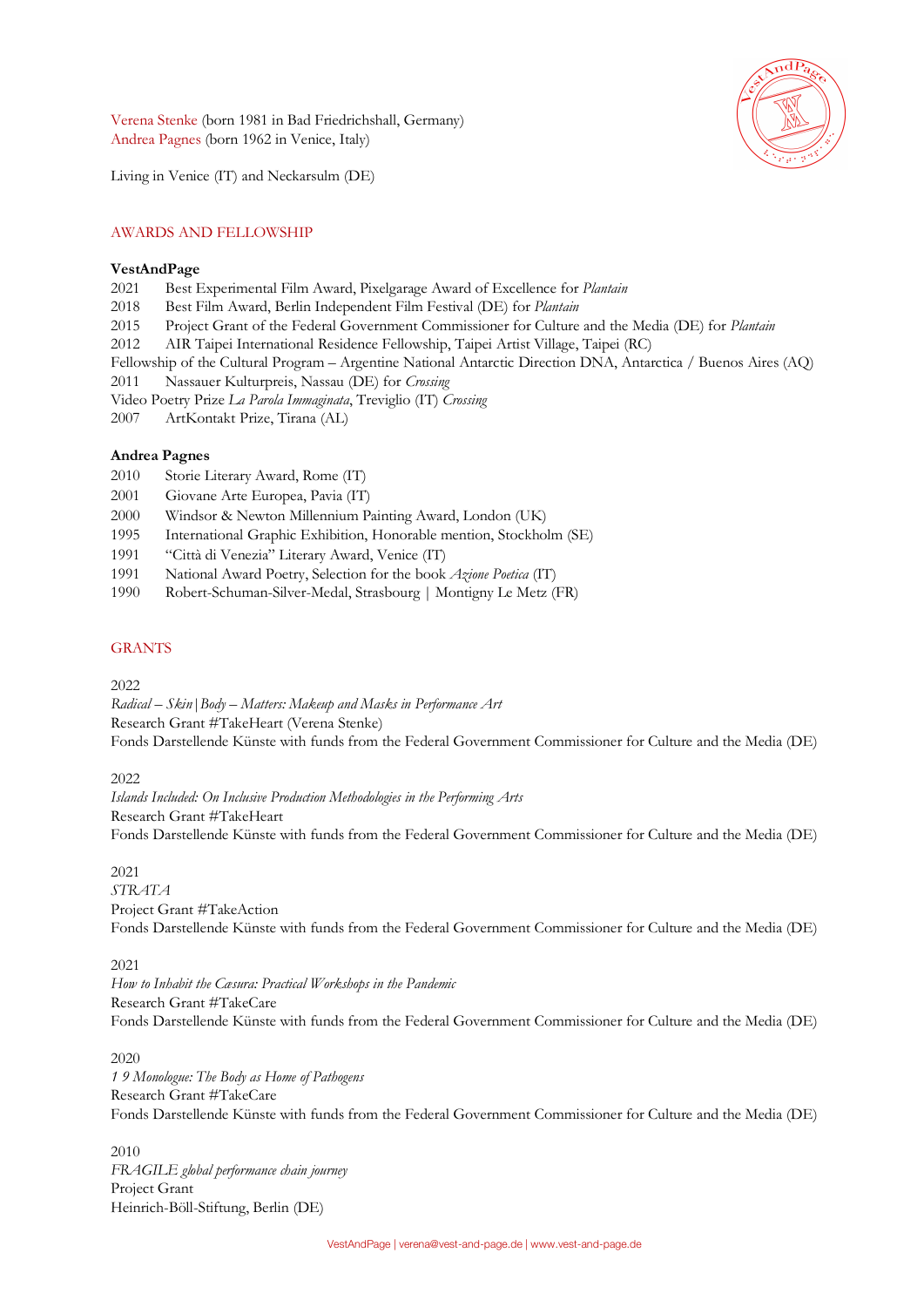## **RESIDENCIES**

- 2021 Endecameron | *Incubatio*, Castle of Rocca Sinibalda (IT)
- 2020 Endecameron | *20 Digital Edition*, Castle of Rocca Sinibalda (IT)
- 2018 Collective Signatures: *Performing the Body / Performing the Text*, Formentera (ES) durch:formen, Domenig Steinhaus, Ossiacher See (AT) Collective Signatures: *Letters from Formentera*, Formentera (ES)
- 2012 Taipei Artist Village, Taipei (RC) Residencias del Sur, Buenos Aires (AR) Cultural Program of Argentina's National Antarctic Direction DNA, Antarctica (AQ)
- 2011 Sarai CSDS Centre for the Studies of Developing Societies, New Delhi (IN)
- 2010 AiR CONFL!CTA Contemporary Art and Science Research, Punta Arenas (CL)
- 2001 Atlantic Centre For The Arts, Orlando (US) (Andrea Pagnes)
- 1999 Guest Studio Artist at Nara Roesler Gallery and F. Cardoso Studio, Sao Paulo (BR) (Andrea Pagnes)
- 1996 Stiftung Starke, Berlin (DE) (Andrea Pagnes)

# SOLO EXHIBITIONS

- 2019 *ΑΩ* VestAndPage, Andrigo&Aliprandi and Mauro&Matilde Sambo, Sale Docks, Venice (IT)
- 2018 *Anam Cara – Dwelling Body*, Palazzo Mora, Venice (IT)
- 2017 *After the Fear*, KBGT / G12HUB, Belgrade (RS)
	- *I Left My Story Home (HOME I),* Teatro Excelsior / Compagnia dell'Orsa, Reggello (IT)
- 2016 *AEGIS I: CARE*, Ejercicios Mosqueto, Santiago de Chile (CL)
- 2014 *A Morphologic Journey*, KARST Gallery, Plymouth (UK)
- 2013 *In Situ*, Museo Universitario del Chopo, Mexico City (MX) *sin∞fin*, Open Space, Victoria B.C. (CA) *Thou Twin of Slumber: Histo*, Dfbrl8r Gallery, Chicago (US) *sin∞fin*, ]performance s p a c e [, London (UK)
- 2012 *sin∞fin*, Centre for Community Cultural Development, Hong Kong (HK) *Speak That I Can See You*, Ping Pong Art Space, Taipei (TW) *sin∞fin*, Cine Tonalá, Mexico City (MX) *Proyecto Liquido: Fear vs Love vs Fear*, Fundación Alumnos47, Mexico City (MX) *sin∞fin - Performances at the Core of the Looking-Glass*, CCEBA, Buenos Aires (AR)
	- *sin∞fin - Performances at the Core of the Looking-Glass*, Casa de la Cultura, Quilmes (AR)
- 2011 *Performance Transition: Without Tuition or Restraint*, The Exchange Gallery, Penzance (UK) *Desired Constellation*, Archaeological Courtyards Correr Museum, Venice (IT) *Mephisto Waltz*, Spazio Thetis, Venice (IT) *Open Mind - Open Gates*, Sarai Centre for the Studies of Developing Societies, Delhi (IN) *Ten Illuminations*, Palazzo Albrizzi, Venice (IT)
- 2010 *Endangered Species*, Alice Chilton Gallery, New York (US)
- 2009 *336 Light Moves*, Accademia di Belle Arti, Bologna (IT)
- *Speak That I Can See You*, AdmCom, Bologna (IT)
- 2008 *Speak That I Can See You*, Fondaco dell'Arte, Venice (IT) *Topolino*, LOGE Galerie, Berlin (DE)
	- **Andrea Pagnes**
- 2001 Thetis Foundation, Venice (IT)
- Numero Uno Design Centre, Verona (IT)
- 1999 Avida Dollars Gallery, Milan (IT)
- Galerie Flux, Liége (BE)
- 1998 Eagle Gallery, London (UK)
- 1997 Stiftung Starke | Dresdner Bank, Berlin (DE)
- 1996 Stiftung Starke | NTV Jubilee, Berlin (DE) Stefan Vogdt Galerie, Munich (DE)
- 1995 Atheneum San Basso, Venice (IT)
- Bugno & Samueli Art Gallery, Venice (IT)
- 1994 Cantiere Art Gallery, Venice (IT)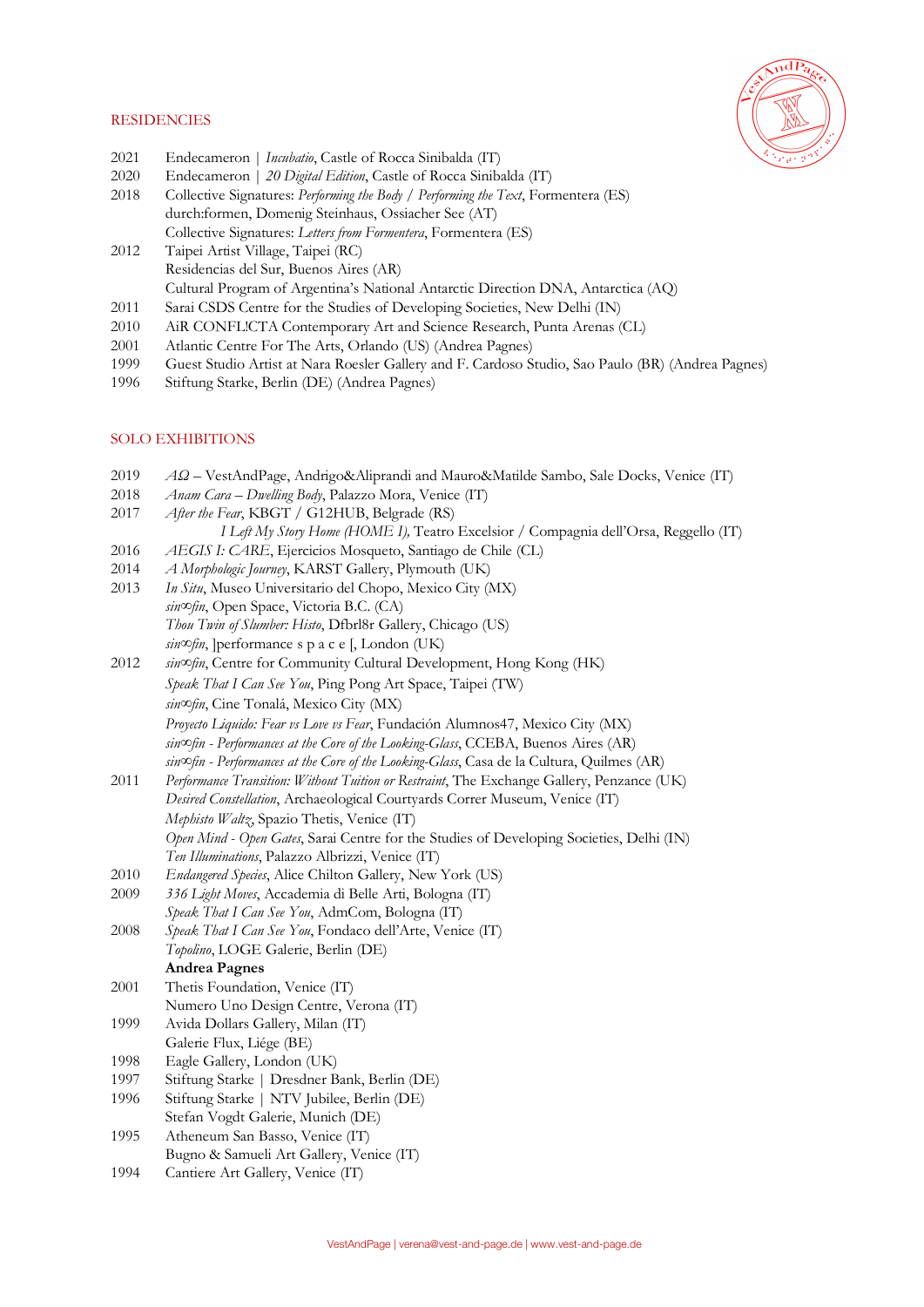

# SELECTED PERFORMANCES AND GROUP EXHIBITIONS

| 2022 | Venice International Performance Art Week - Co-Creation Residency, C32 performing art                                                     |
|------|-------------------------------------------------------------------------------------------------------------------------------------------|
|      | space, Venice (IT)                                                                                                                        |
|      | OPEAN Festival, MUG Einstein Kultur, Munich (DE)                                                                                          |
|      | L-A-U-R-A (Performances an Besonderen Orten), Scheuerberg, Neckarsulm (DE)                                                                |
|      | Innocult Fest, MEET Digital Culture Centre, Mil (IT)                                                                                      |
|      | LATITUDES Festival of Performance, Santa Cruz de la Sierra (CO)                                                                           |
|      | Linda Mary Montano's 21-hour Birthdayaramaasa, New York (US)                                                                              |
|      | Fuorinorma - La Via Neosperimentale del Cinema Italia, Casa del Cinema, Rome (IT)                                                         |
| 2021 | CINE+PERFO, Buenos Aires (AR)                                                                                                             |
|      | Videobardo Festival y Archivio de Videopoesia, Buenos Aires (AR)                                                                          |
|      | Untitled Festival, Helsinki (FI)                                                                                                          |
|      | Strangelove Festival, Quarterhouse, Folkestone (UK)                                                                                       |
|      | Endecameron   Incubatio, Castle of Rocca Sinibalda (IT)                                                                                   |
|      | Die Sulm und der Neckar, Volkshochschule, Neckarsulm (DE)                                                                                 |
|      | PSX: A Decade of Performance Art in the UK, "10 Conversations" Podcast, Folkestone/London (UK)                                            |
|      | Butohpolis Festival, Warszaw (PL)                                                                                                         |
|      | The Curator's Chain on Clubhouse, A Talk Programme for Performance Art in the Virtual                                                     |
|      | 52vids x Ibrida, Ibrida Festival / Exibart (IT)                                                                                           |
|      | Performance Art Film Program, Museum of Contemporary Art, Belgrade (RS)                                                                   |
| 2020 | Fuorinorma #4 La Via Neosperimentale del Cinema Italiano, Online   Rome (IT)                                                              |
|      | SPILL YER TEA #4, DR!P, Online   Liverpool (UK)                                                                                           |
|      | Acciones al Margen, Online   Bucaramanga (CO)                                                                                             |
|      | Arts for Resilience Online Festival, Centre for Community Culture Development, Online   Hong Kong (HK)                                    |
|      | Endecameron 20 Digital Edition, Castello di Rocca Sinibalda (IT)                                                                          |
|      | How to survive the Apocalypse, Grace Exhibition Space, Online   New York (US)                                                             |
|      | GOLEM-Generative in Solidarity, Trojan DAO, G.A.P. Gathering Around Performance, Online   Athens (GR)                                     |
| 2019 | IschDesJetztKunscht, Wasserschloss, Bad Rappenau (DE)                                                                                     |
|      | 30 Jahre Stiftung Starke Anniversary Exhibition, Stiftung Starke, Berlin (DE)                                                             |
|      | Inhóspit Festival of New Dramaturgy, Formentera (ES)                                                                                      |
|      | Sculpture Quadrennial Riga   No New Idols Festival, Riga (LV)                                                                             |
| 2018 | SPILL Festival of Performance, Ipswich (UK)                                                                                               |
|      | Steinhausherbst   durch:formen, Domenig Steinhaus, Lake Ossiach (AT)<br>CONTEXTS International Festival of Ephemeral Art, Sokolowsko (PL) |
|      | IV Performance Day, OST>STERN, Frankfurt a. M. (DE)                                                                                       |
|      | Collective Signatures, Formentera (ES)                                                                                                    |
|      | Het Vlot. Art ist (not) lonely, Fort Napoleon, Ostend (BE)                                                                                |
|      | 6th Bipolar Performers Meeting, National Gallery of the Arts, Sopot (PL)                                                                  |
| 2017 | Het Vlot. Art ist (not) lonely, Venetiaanse Gaanderijen, Ostend (BE)                                                                      |
|      | The Hardest Condition: Actions on the Edge, Video de Hoje, São Paulo (BR)                                                                 |
|      | 6th Thessaloniki Biennale, State Museum of Contemporary Art, Thessaloniki (GR)                                                            |
|      | Interakcje Festival, ODA Gallery, Piotrków Trybunalski (PL)                                                                               |
|      | K.R.O.P.P. Extended, UKK Uppsala Konsert & Kongres, Uppsala (SE)                                                                          |
| 2016 | 3rd Venice International Performance Art Week, Palazzo Mora, Venice (IT)                                                                  |
|      | 21st Suffragettes - International Performance Art By Women, Grace Exhibition Space, New York (US)                                         |
|      | BioenergizArte, Museo Alejandro Otero, Caracas (VE)                                                                                       |
|      | Transient Bodies, Alt, Istanbul (TR)                                                                                                      |
|      | Industrial Art Biennial, Labin (HR)                                                                                                       |
|      | Yggdrasil, Fabriktheater, Zürich / Theater am Gleis, Winterthur / Schlachthaus Theater, Bern (CH) *                                       |
| 2015 | German Performance Art Season, Solyanka State Gallery, Moscow (RU)                                                                        |
|      | This Is Performance Art (TIPA), Peacock Visual Arts, Aberdeen (UK)                                                                        |
|      | IPA Performance Platform, Arnolfini, Bristol (UK)                                                                                         |
|      | CONTEXTS Ephemeral Art Festival, Sokolovsko (PL)                                                                                          |
| 2014 | 2 <sup>nd</sup> Venice International Performance Art Week, Palazzo Mora, Venice (IT)                                                      |
|      | Blauverschiebung, Museum of Fine Arts, Leipzig (DE)                                                                                       |
|      | Perforacije Festival, Zagreb (HR)                                                                                                         |
|      | FLAM V - A week of performance art, Arti et Amicitiae / bla Basis For Live Art, Amsterdam (NL)                                            |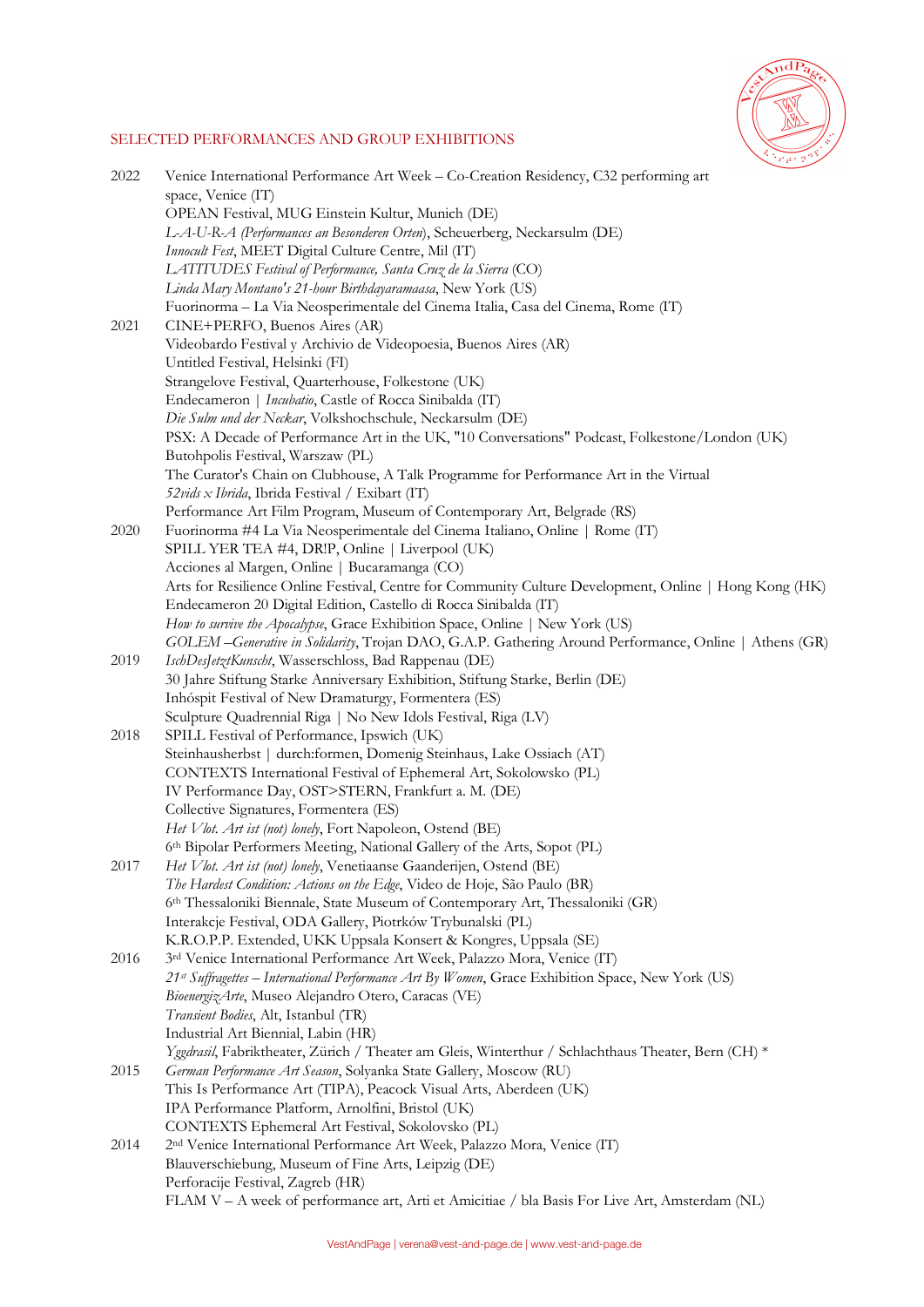

*LONG-TERM*, LINK&PIN Performance Series/FADO Performance Art Centre, Toronto, ON (CA) London Art Fair. EMH Arts Projects | Eagle Gallery, London (UK) 2013 *Fragile Limits*. National Art Gallery of Albania, Tirana (AL) *Là-Bas > Irma Optimist*. Kunsthalle Taidehalli, Helsinki (FI) LIVE! International Performance Art Biennale, VIVO Media Arts Centre, Vancouver (CA) *Transmuted - Utopia,* Museo Universitario del Chopo, Mexico City (MX) IPA Platform, Mixer Gallery, Istanbul (TR) *Climate CHANGE!,* Grace Exhibition Space, New York City (US) CIPAF Cyprus International Performance Art Festival, Kasteliotissa Hall, Nicosia (CY) *Venice Agendas*, CZ95, London (UK) / Venice (IT) *SUR POLAR V – Arte en Antartida*, Galeria de Arte Contemporaneo, Xalapa (MX) *NDpae Near Death Performance Art Experience*, Cyclorama Boston Centre for the Arts, Boston (US) 2012 *Mut-Azioni Humane e Pensiero*, Fonderia 900, Rome (IT) 1st Venice International Performance Art Week, Palazzo Bembo, Venice (IT) XV° MIP - Muestra Internacional de Performance, Ex Teresa Arte Actual, Mexico City (MX) *Performance Exchange*, JCCAC Jockey Club Creative Art Centre, Hong Kong (HK) *Sur Polar IV*, Museo de Arte Tigre, Buenos Aires (AR) *Interdisciplinary Spectrum: Summer Move*, Taipei Artist Village, Taipei (TW) Mulle Arts Festival, Seoul Art Space, Seoul (KR) *BioenergizArte*, Fundacion CELARG, Caracas (VE) Omissis Festival of Contemporary Performing Arts, Monte di Pietà, Gradisca d'Isonzo (IT) *El Cuerpo De La Mujer Como Territorio En Disputa*, Casa de la Cultura, Quilmes (AR) Cultural Program National Antarctic Direction, Buenos Aires (AR) / Thetis Spa, Venice (IT) / Antarctica (AQ) 2011 Asiatopia Performance Art Festival, BAC Bangkok Arts Centre, Bangkok (TH) FOI Future of Imagination 7, Goodman Arts Centre, Singapore (SG) Blauverschiebung, Galerie KUB, Leipzig (DE) VESSEL Contemporary Art, Karst Gallery, Plymouth (UK) PPP Progr Performance Platform, PROGR\_Zentrum für Kulturproduktionen, Bern (CH) Omissis Festival of Contemporary Performing Arts, Lapidario Civico, Gradisca d'Isonzo (IT) Art To Design Gallery, Bologna (IT) PerAspera Festival of Experimental Theater, Villa Mazzacorati, Bologna (IT) LAPSody Conference and Festival for Live Art, TeaK Theatre Academy, Helsinki (FI) R.I.T.E.S. Rooted in the Ephemeral Speak, The Substation Theatre, Singapore (SG) CeC Carnival of e-Creativity, Academy of Electronic Arts, Sat Tal (IN) TRAMPOLIM\_ Platform for Live Art, Homero Massena Gallery, Vitoria (BR) 2010 Patagonia AIR, Imago Mundi, Punta Arenas (CL) *Transvideoplay*, Museum of Modern Art, Junìn (AR) *Zonadeartenaccion*, EMBA and CCEBA Centro Cultural de España, Buenos Aires (AR) Deformes Bienal, Universidad Teatro de Chile, Santiago; Club Fabrica, Valparaiso; MAC, Valdivia (CL) V° World Body Art Encounter, UNEARTE Universidad Nacional Experimental de las Artes; MACC, Caracas (VE) TINA B. The Prague Contemporary Art Festival, Grand Hotel Mandarin, Prague (CZ) *Infinite Spaces,* Museo della Civiltà Romana, Rome (IT) Triennial of Expanded Media Arts, SKC Student Cultural Centre, Belgrade (RS) PerAspera Festival of Experimental Theater, Villa Mazzacorati, Bologna (IT) *Transmuted*, CANTE Centro de las Artes Centenario, San Luis Potosì (MX) Performancear o Morir, Sierra Tarahumara, Norogachi (MX) *One Earth's Dreaming*, Grace Exhibition Space, New York (US) ARTOUR-O - XI edition MUST MUSeo Temporaneo, Grand Hotel Minerva, Florence (IT) *Epipiderme*, Fabrica Braco de Prata, Lisbon (PT) 2009 *Italian ReStyle Project*, Kunsthaus Tacheles, Berlin (DE) *Galata Perform: Visibility Project*, Tiyatro Z, Istanbul (TR) 5° PIPAF Festival, Santiago City and Manila (PH) 10° OPEN Festival, 798 Art Zone, Beijing (CN) XIV BJCEM Biennial of Young Artists from Europe and the Mediterranean, YCC, Skopje (MK) PerAspera Festival of Experimental Theater, Villa Mazzacorati, Bologna (IT)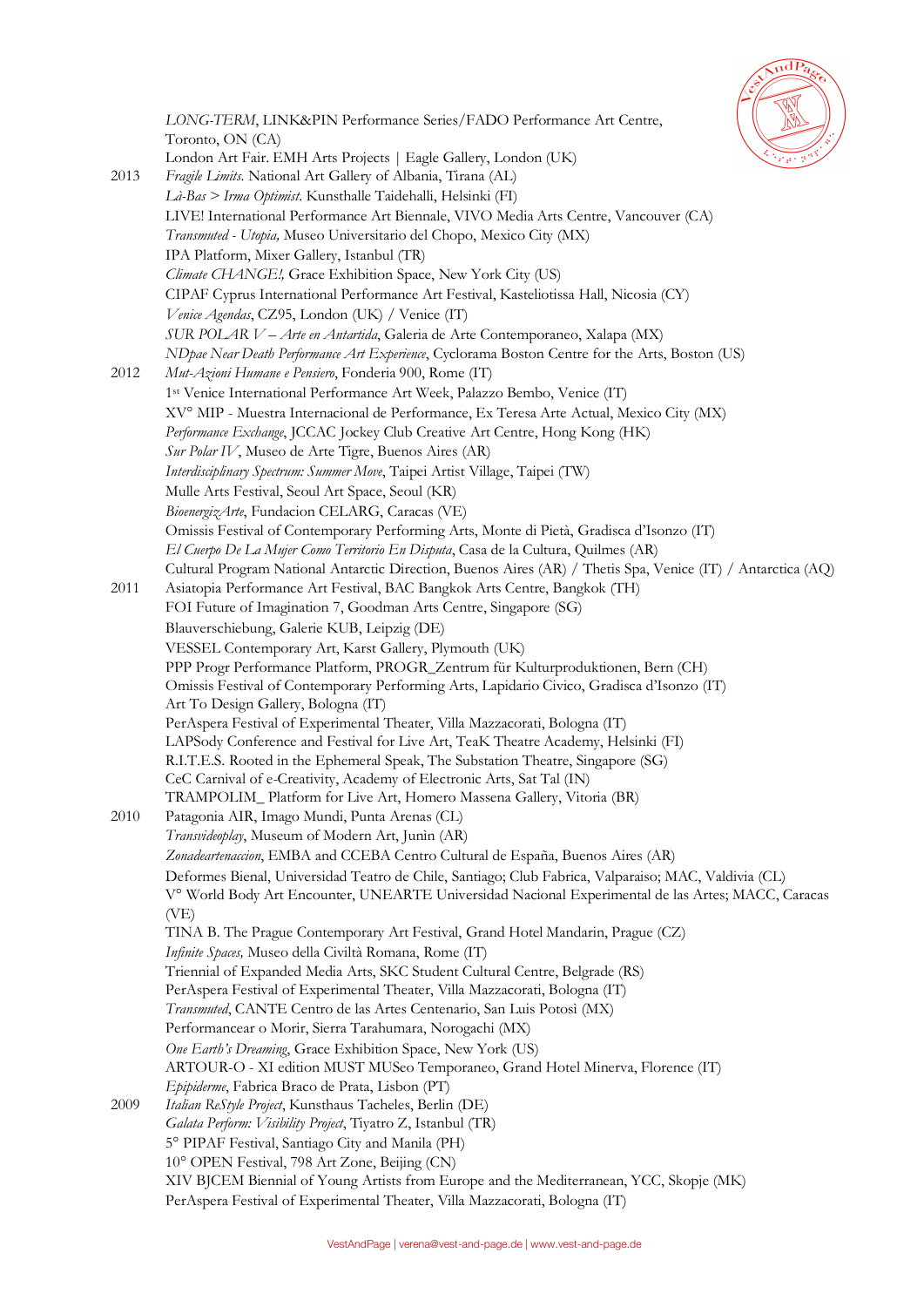

|      | Past is Not Alone, Basilica Cistern Yerebatan Sarnici, Istanbul (TR)                                           |
|------|----------------------------------------------------------------------------------------------------------------|
| 2008 | In. Sight. Out, Giardino del Guasto, Bologna Estate, Bologna (IT)                                              |
|      | Kunstinvasion, Temporäre Berliner Kunsthalle, Berlin (DE)                                                      |
|      | ArteFattAPezzi, Frassinagodiciotto, Arte FieraOff, Bologna (IT)                                                |
|      | Manifesta 7: Artmobil Online Exhibition, Rovereto/Trento, Sentire Magazine (IT)                                |
| 2007 | Mulliqi Prize 2007: Conformism Spaces, Kosovo National Gallery of Contemporary Art, Pristine (KV)              |
|      | ArtKontakt Festival, Ali Pasha Fortress, Porto Palermo (AL)                                                    |
|      | * Art goes Heiligendamm, G8 Summit, Rostock (DE)                                                               |
|      | * Contemporanea, Teatro Magnolfi, Prato (IT)                                                                   |
|      | * No Limits Festival, Maschinenhaus Theater, Berlin (DE)                                                       |
|      | * Altre Espressività, Gorizia (IT)                                                                             |
|      | * Occupation Festival, Zürich (CH)                                                                             |
|      | * Volterrateatro, Volterra (IT)                                                                                |
|      |                                                                                                                |
|      | * La Fabbrica delle Idee, Racconigi (IT)                                                                       |
|      | * Open Ohr Festival, Mainz (DE)                                                                                |
| 2006 | * Emergency Room - The Berlin Test, Galerie Olaf Stüber, Berlin (DE)                                           |
|      | * No Limits Festival, Ballhaus Ost, Berlin (DE)                                                                |
|      | * Metamorfosi, Città del Teatro, Pisa (IT)                                                                     |
|      | <b>Andrea Pagnes</b>                                                                                           |
| 2007 | Cities and Eyes, The Peter Pears Gallery, Aldeburgh (UK)                                                       |
|      | Divine In. Tent, outdoors, Venice (IT), Kassel (DE), and New York (US)                                         |
| 2004 | Past Present, New Docks, Venice (IT)                                                                           |
| 2003 | Fragile Beauty, Stiftung Starke, Berlin (DE)                                                                   |
| 2002 | Vasi Comunicanti, Palazzo Mutilati, Verona (IT)                                                                |
| 2001 | Wandering Library, UNESCO, Jewish Museum, Venice (IT)                                                          |
|      | Open 2001, Venice (IT)                                                                                         |
|      | Fragile Beauty, Marco Polo Glass Gallery, Venice (IT)                                                          |
|      | Il Lento Procedere, Schola dei Tiraoro e Battioro, Venice (IT)                                                 |
|      | Giovane Arte Europea, Castello Visconteo, Pavia (IT)<br>Galeria Nara Roesler, Sao Paulo (BR)                   |
| 2000 | The United Nations Millennium Art Exhibition, New York (US)                                                    |
| 1999 | Studio 13 Galerie, Rennes (FR)                                                                                 |
| 1997 | Voda a Zivot, Moravian waterworld (CZ)                                                                         |
|      | XLVII Biennale of Venice   "Club Media", Imagine that, Teatro Fondamenta Nuove, Venice (IT)                    |
|      | Quasi per gioco, Palazzo Mocenigo, Venice (IT)                                                                 |
|      | Art Cologne. Cologne (DE). Scognamiglio & Teano Gallery, Napoli (IT)                                           |
| 1996 | Arte Italiana, Aspects del'art contemporain en Italie de 1950 à nos jours. Centre Wallon d'Art Contemporain La |
|      | Châtaigneraie, Flemalle (BE)                                                                                   |
| 1995 | First International Graphic Exhibition, Stockholm (SE)                                                         |
|      | Der Grosse Guckkasten, Domus Ciliota, Venice (IT), Barcasay Hall, Academy of Fine Arts, Budapest (HU)          |
| 1994 | Entraxis II, Malvasia Art Space, Venice (IT)                                                                   |
|      | Z Gallery, Cologne (DE)                                                                                        |
|      | Artriti, Galleria Contemporanea e Museo Civico, Abano Terme (IT)                                               |
|      | Paternoster, Hansahochhaus 97, Cologne (DE)                                                                    |
| 1993 | Rifondazione, outdoors, Venice (IT)                                                                            |
|      | * Ferita da taglio, Ottomat, Vicenza (IT)                                                                      |
|      | Entraxis, San Nicolò and Muranese furnaces, Venice (IT)                                                        |
| 1992 | Stanze Mistiche, Chiesa di S. Maria dei Miracoli, Venice (IT)                                                  |
|      | Thomas Jerig Gallery, Duisburg (DE)                                                                            |

*\* Collaborative performances and installations*

## SELECTED SCREENINGS

2022 Festival di Cinema di Cefalù, Palermo (IT) Désencadré Film Festival, Cinema Christine 21, Paris (FR) presented by *Fuorinorma* Pune Short Film Festival, Pune (IN) Kerala Short Film Festival, Kerala (IN)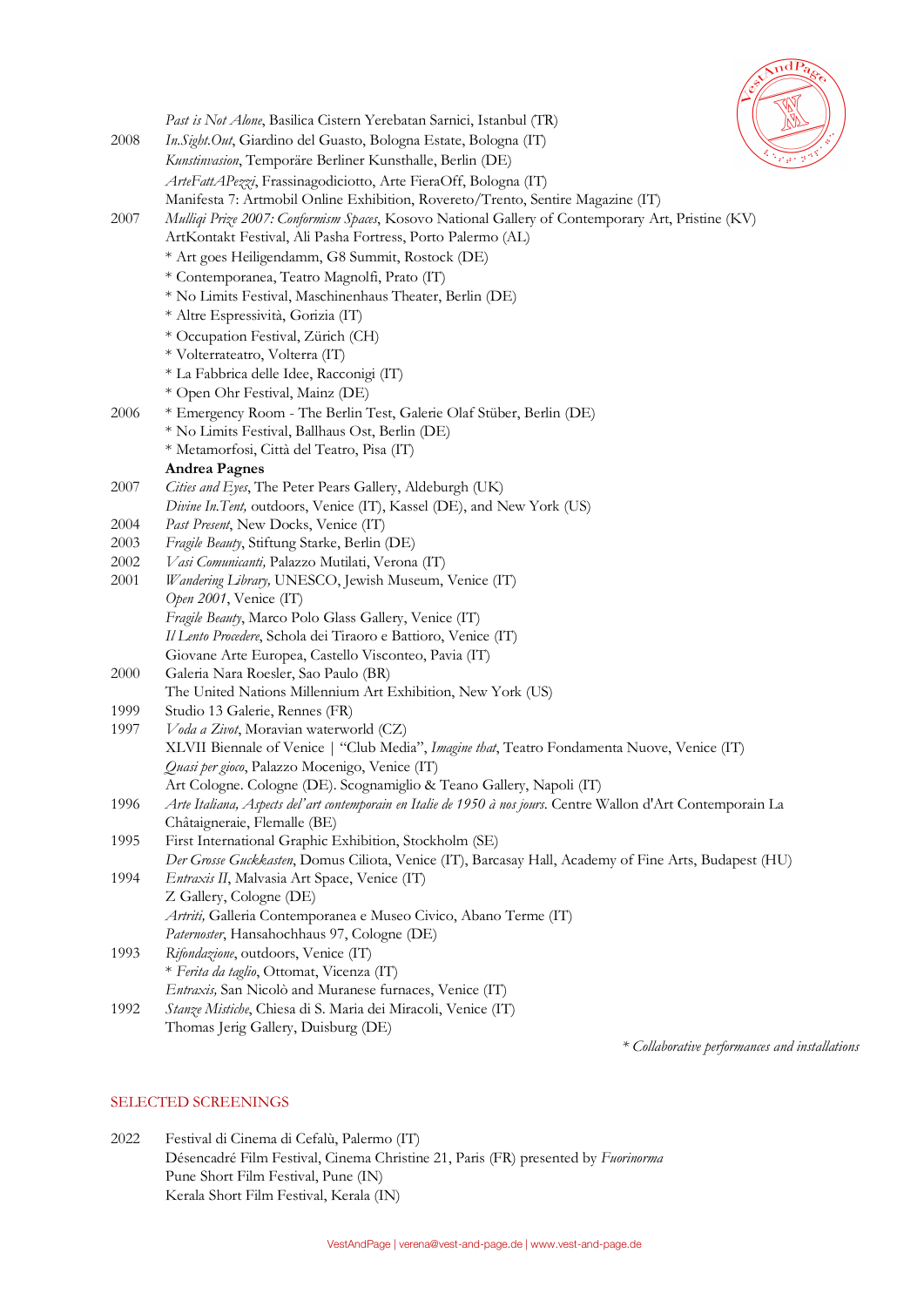

|      | 國<br>Innocult Fest, MEET Digital Culture Centre, Mil (IT)                                                                        |
|------|----------------------------------------------------------------------------------------------------------------------------------|
|      | LATITUDES Festival of Performance, Santa Cruz de la Sierra (CO)                                                                  |
|      | Fuorinorma - La Via Neosperimentale del Cinema Italia, Casa del Cinema, Rome (IT)                                                |
|      | Arts for Resilience Online Festival, 2.0 CCCD   Hong Kong (HK)                                                                   |
| 2021 | Finalist: Metropolis Film Festival, Milan (IT)                                                                                   |
|      | Finalist: Boden International Film Festival, Boden (SW)                                                                          |
|      | CINE+PERFO, Online   Buenos Aires (AR)                                                                                           |
|      | Residents of the Port City, Waley Art Gallery, Taiwan (TW)                                                                       |
|      | Les Instants Vidéo Numérique et Poétique, Friche Belle de Mai (Salle de la Cartonnerie), Marseille (FR)                          |
|      | Videobardo International Festival of Video Poetry, Centro Cultural San Martin, Buenos Aires, AR                                  |
|      | Strangelove Festival, Online   Folkestone (UK)                                                                                   |
|      | Ibrida Festival / Exibart, 52vids x Ibrida, Online (IT)                                                                          |
|      | Butohpolis, Warszaw (PL)                                                                                                         |
|      | Videobardo Festival y Archivio de Videopoesia, Buenos Aires (AR)                                                                 |
|      | Performance Art Film Program, Museum of Contemporary Art, Belgrade (RS)                                                          |
| 2020 | Fuorinorma #4 La Via Neosperimentale del Cinema Italiano, Rome (IT)                                                              |
|      | SPILL YER TEA #4, DR!P, Online   Liverpool (UK)                                                                                  |
|      | Acciones al Margen, Online   Bucaramanga (CO)                                                                                    |
|      | Arts for Resilience Online Festival, Centre for Community Culture Development, Online   Hong Kong (HK)                           |
|      | Endecameron 20 Digital Edition, Castello di Rocca Sinibalda (IT)                                                                 |
|      | How to survive the Apocalypse, Grace Exhibition Space, Online   New York (US)                                                    |
|      | GOLEM-Generative in Solidarity, Trojan DAO, G.A.P. Gathering Around Performance, Online   Athens (GR)                            |
| 2019 | Collective Signatures - Archipelago, Sala de Cultura, Formentera (ES)                                                            |
|      | Project ID In-Between Identities, De Helena, Den Haag (NL)                                                                       |
|      | Formentera Film Festival, Formentera (ES)                                                                                        |
|      | Film as Idea, Film as Film, Film as Art, Galeria Studio, Warsaw (PL)                                                             |
| 2018 | SPILL Festival of Performance Art, Ipswich Film Theatre, Ipswich (UK)<br>Collective Signatures, Sala de Cultura, Formentera (ES) |
|      | 8th CONTEXTS Festival of Ephemeral Art, Kino Zdrowie, Sokolowsko (PL)                                                            |
|      | AVIFF Art Film Festival, Auditorium Hotel Eden, Cannes (FR)                                                                      |
|      | 9th Berlin Independent Film Festival, Kino Babylon, Berlin (DE)                                                                  |
| 2017 | The Hardest Condition: Actions on the Edge, Video de Hoje, São Paulo (BR)                                                        |
|      | Strangelove Festival, Sassoon Gallery, Folkestone (UK)                                                                           |
| 2016 | Performance Registration Screening, PuntWG, Amsterdam (NL)                                                                       |
|      | ROCK/BODY - Performative Interfaces Between The Geologic And The Body, AHRC-funded research network, University                  |
|      | of Exeter (UK)                                                                                                                   |
|      | Performance HUB, Italian Cultural Institute, presented by GHUB12, Belgrade (RS)                                                  |
| 2015 | Blackout Cinema Showcase, Ausstellungsraum Klingental, Basel (CH)                                                                |
|      | Fifth Free International Forum "Creative Life", Bolognano (IT)                                                                   |
|      | Lying - sitting - standing - walking - jumping - flying/falling, Künstlerforum, Bonn (DE)                                        |
|      | Strangelove - Performance on Film, Central Saint Martins, University of the Arts, London (UK)                                    |
|      | Proceso de error, CENTEX Centro de Extension - Consejo Nacional de la Cultura y las Artes, Valparaiso (CL)                       |
| 2014 | Recent Acquisition Screening, VIVO Media Art Centre, Vancouver (CN)                                                              |
|      | Sofa_Chats, DoubleRoom, Trieste (IT)                                                                                             |
|      | FADO Performance Art Centre, Artscape Youngplace, Toronto, ON (CN)                                                               |
|      | Singapore Art Week, IA Independent Archive & Research Centre, Singapore (SP)                                                     |
| 2013 | Resquicios Al Sur, Ex Teresa Arte Actual, Mexico City (MX)                                                                       |
|      | Triennial of Expanded Media, Centar za kulturu Lazarevac, Belgrade (RS) SPANE Screening of Performance Art                       |
|      | in Natural Environment, Artscape Gibraltar Point, Toronto Island (CA)                                                            |
|      | FILE 2013 - Electronic Language International Festival, Centro Cultural FIESP - Ruth Cardoso, Sao Paulo (BR)                     |
|      | Acciones al Margen, Casa del Libro Total, Bucaramanga (CO)                                                                       |
|      | CIPAF Cyprus International Performance Art Festival, European University of Cyprus, Nicosia (CY)                                 |
|      | Dia de los Museos, Ex Teresa Arte Actual, Mexico City (MX)                                                                       |
|      | Mantova Creativa, Mantova (IT)                                                                                                   |
|      | CINEMA X - Más allá de la Narrativa, Ex Teresa Arte Actual, Mexico City (MX)                                                     |
| 2012 | ALCHEMY Film and Moving Images Festival, Tower Mill, Hawick (UK)                                                                 |
|      | IV VideoBardo Festival, Biblioteca Nacional, Buenos Aires (AR)                                                                   |
|      | CCCD Centre for Community Culture Development, Hong Kong (HK)                                                                    |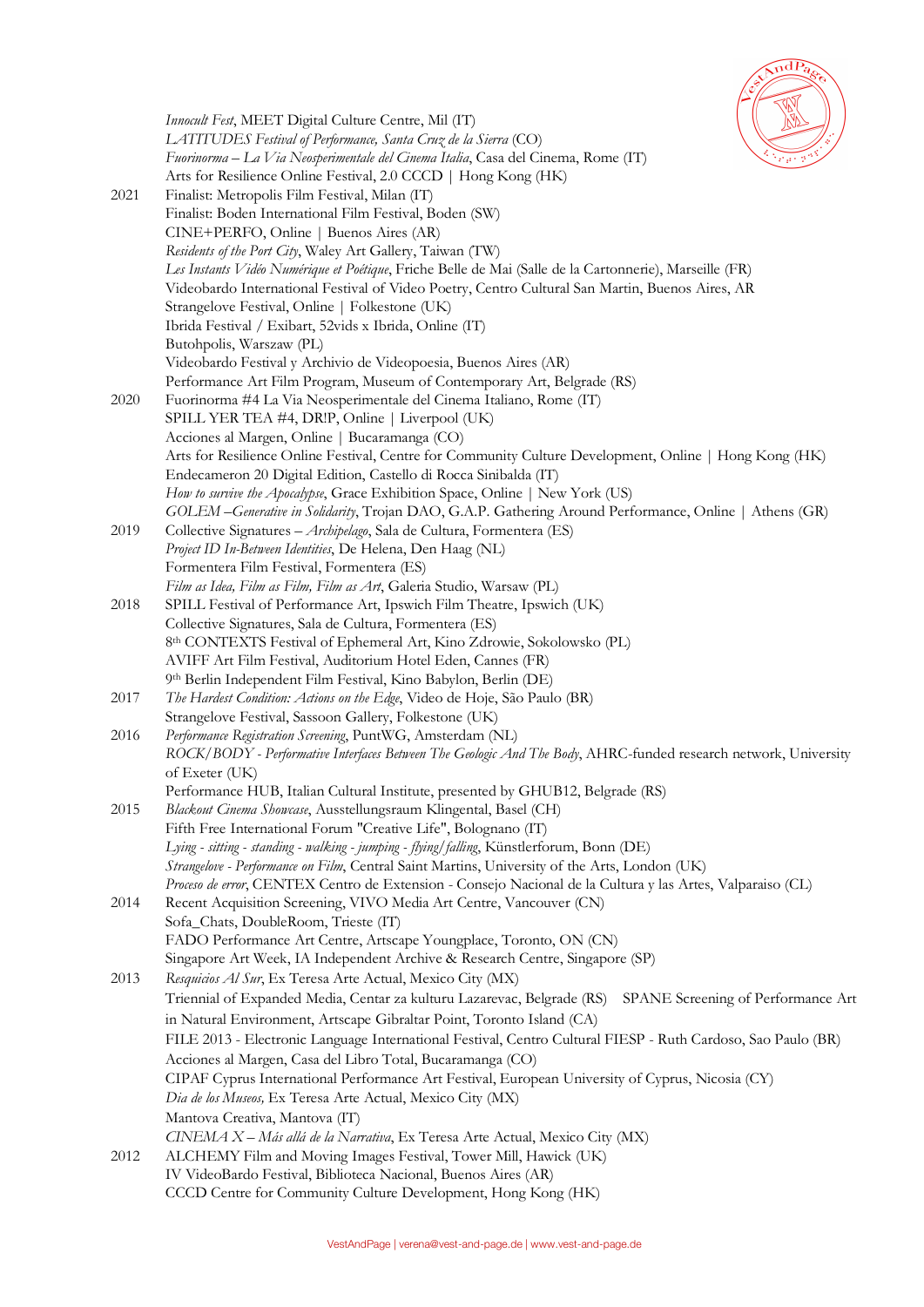

|      | Cine Tonala, $sin \infty$ fin The Movie presented by TRANSMUTED Network, Mexico City (MX)                                                      |
|------|------------------------------------------------------------------------------------------------------------------------------------------------|
|      | KAPAS Festival, Abierto de Accion, Murcia (ES)                                                                                                 |
|      | KAPAS Festival, Plaza Major Riera Gaia, La Riera de Gaia (ES)                                                                                  |
|      | ULUS Association of Fine Artists of Serbia Gallery, Belgrade (RS)                                                                              |
|      | Transmuted Festival, Gran Galeria del Centro Cultural, Acapulco (MX)                                                                           |
|      | Omissis Festival of Contemporary Performing Arts, Sala Bergamas, Gradisca d'Isonzo (IT)                                                        |
|      | Night With Performance, Galeria Miejska bwa, Bydgodszcz (PL)                                                                                   |
|      | Rapid Pulse, Defibrillator Gallery, Chicago (US)                                                                                               |
|      | INDEPENDENCE.DO, Museo de Arte Moderno, Santo Domingo (DO)                                                                                     |
| 2011 | FIVAC Festival Internacional de Videoarte, Camagüey (CU)                                                                                       |
|      | Performatiivisia Videoteoksia, MUU Gallery, Helsinki (FI)                                                                                      |
|      | 7º MOZG International Festival of Visual Arts, Bydgoszcz (PL)                                                                                  |
|      | Gaetano Mainenti: I Stand Exposed, Galleria Tommaseo, Trieste (IT)                                                                             |
|      | Exist-Ence, Brisbane Power House, Brisbane (AU)                                                                                                |
|      | Visioni Acustiche, MACRO Testaccio, Rome (IT)                                                                                                  |
|      | Shortfilmfestival Nassauer Kulturpreis, Burg Nassau, Nassau (DE)                                                                               |
|      | Close Up Vallarta, Centro Cultural Cuale, Puerto Vallarta (MX)                                                                                 |
|      | TRAMPOLIM_Platform for Live Art, Homero Massena Gallery, Vitoria (BR)                                                                          |
|      | X° Festival of Cinema in Patagonia, Cueva del Milodon, Puerto Natales (CL)                                                                     |
| 2010 | Exist-Ence, Judith Wright Centre of Contemporary Art, Brisbane (AU)                                                                            |
|      | Habeas Corpus, Chateau CaC Centro de Arte Contemporaneo, Cordoba (AR)                                                                          |
|      | Cammovie, CAM Casoria Contemporary Art Museum, Casoria (IT)                                                                                    |
|      | MyMementoVid@DériveLab, Goldsmith University: Heterotopia Exhibition, London (UK)                                                              |
|      | MyMementoVid@DériveLab, Stamford Works & Centre for Creative Collaboration, London (UK)                                                        |
|      | Magmart Video Under The Volcano, CAM Casoria Contemporary Art Museum, Casoria (IT)                                                             |
|      | From the 4 Corners of the World, AFA Art Fair Parallel Event, Beijing (CN)                                                                     |
|      | EMERGENZAvideoarte, Villa Farsetti, Venice (IT)                                                                                                |
| 2009 | Zonadeartenaccion, CCEBA Centro Cultural de España, Buenos Aires (AR)                                                                          |
|      | Visions in New York City: short films and videos, Macy Art Gallery, New York (US)                                                              |
|      | Visions in New York City: short films and videos, Verge Fair - Art Basel, Miami (US)                                                           |
|      | 1hArt loves Art, Neon Gallery, Bologna (IT)                                                                                                    |
|      | EAU=O, San Michele in Ripa, Rome (IT)                                                                                                          |
|      | Past is Not Alone, Basilica Cistern Yerebatan Sarnici, Istanbul (TR)                                                                           |
|      | MyMementoVid @ Detournément, LIII Venice Biennale Collateral Project, Venice (IT)<br>HEP Portugal, Museu de Josè Malhoa, Caldas de Rainha (PT) |
| 2008 | In. Sight. Out, Giardino del Guasto, Bologna Estate, Bologna (IT)                                                                              |
|      | Sguardi Sonori Six Seconds Around Me, Casoria Contemporary Art Museum, Casoria (IT)                                                            |
|      |                                                                                                                                                |

## FILMOGRAPHY

| 2010    | $sin \Phi$ = Performances at the End of the World, 35 min., Short, Chilean Patagonia/Tierra del Fuego |
|---------|-------------------------------------------------------------------------------------------------------|
| 2011    | $sin \infty$ fin – Performances at the Holy Centre, 35 min., Short, India/Kashmir                     |
| 2012    | $sin \infty$ fin – Performances at the Core of the Looking-Glass, 45 min., Short, Antarctica          |
| 2017    | Plantain (de: Spitzwegerich), 90 min., Feature, Germany/Poland/Russia                                 |
| 2018    | SIGNUM, 33 min., Short, Formentera                                                                    |
| 2020    | <i>ANAM CARA – Mirror in the Mirror</i> , 93 min. Feature, Germany                                    |
| 2021/22 | (in production) STRATA, Feature, Germany                                                              |
| 2022    | <i>momentum</i> , video series (since 2020, ongoing)                                                  |
|         |                                                                                                       |

# CURATORIAL PROJECTS

- 2021 *Freedom is Relational – A Live Artists Think Tank* on the occasion of Untitled Festival, Helsinki (FI)
- 2020 *Performance Art Film Program*, Museum of Contemporary Art, Belgrade (RS) VI Venice International Performance Art Week: *Co-Creation Live Factory*, European Cultural Centre | Palazzo Mora, Venice (IT)
- 2019 *Project ID – In-Between Identities*, P.s. Performancesite at Barthkapel, De Helena, Maakhaven, The Hague (NL)
- 2018 V Venice International Performance Art Week: *Body Matters: Anam Cara – Dwelling Body*, European Cultural Centre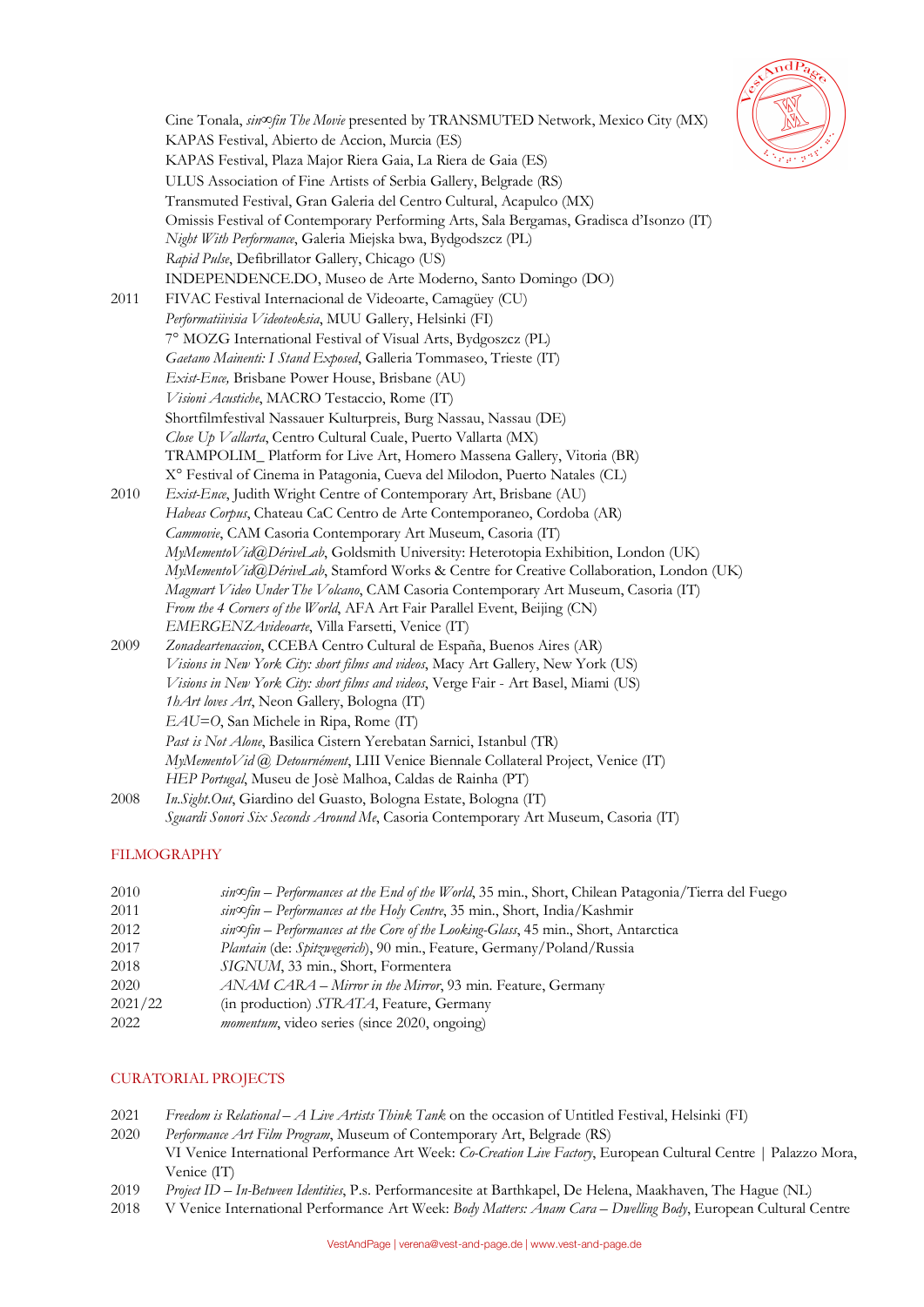

| Palazzo Mora, Venice (IT)

8th CONTEXTS Festival of Ephemeral Art, Sokolowsko (PL) \* Co-curation

- 2017 IV Venice International Performance Art Week: *Co-Creation Live Factory*, European Cultural Centre | Palazzo Mora / Palazzo Michiel, Venice (IT)
- 2016 III Venice International Performance Art Week: *Fragile Body – Material Body*, European Cultural Centre | Palazzo Mora / Palazzo Michiel, Venice (IT)
- 2015 *Onufri XXI: SiO2 - The Reason of Fragility, Contemporary Artists Facing Glass*, National Art Gallery of Albania, Tirana (AL)
- 2014 II Venice International Performance Art Week: *Ritual Body – Political Body*, European Cultural Centre | Palazzo Mora / Palazzo Michiel, Venice (IT)
- 2012 I Venice International Performance Art Week: *Hybrid Body – Poetic Body*, Palazzo Bembo, Venice (IT)
- 2011 *Making Up - Tearing Down*: Performance Art at Tina B. Contemporary Art Festival, Prague (CZ)
- 2010 *FRAGILE global performance chain journey*. Global art initiative.

## **Andrea Pagnes**

- 2009 *Danger! Museum: Dubossarsky, Vinogradov*, LIII Venice Biennale, Venice (IT). Moscow Museum of Modern Art and New Rules \*
- 2009 *Past is Not Alone*. Basilica Cistern Yerebatan Sarnici Istanbul (TR) / Accademia di Belle Arti, Bologna (IT) \*
- 2008 *Arte in Movimento*. Manifesta 7, Online Exhibition (IT) \*
- 2008 *In.Sight.Out*. Giardino del Guasto, Bologna (IT) \*
- 2008 *ArteFattaPezzi*. Arte FieraOff, Frassinagodiciotto, Bologna (IT) \*
- 2005 International Sculpture Biennale. Vancouver (CA) \*
- 2004 *Livio Seguso: A Retrospective*. Buschlen & Mowatt Gallery, Palm Desert and Vancouver
- 2003 *Fragile Beauty - Contemporary Artists Facing Glass*. Marco Polo Glass Gallery, Venice (IT); Stiftung Starke, Berlin (DE)
- 2002 *Vasi Comunicanti*. Numerouno Design Centre, Verona; Marco Polo Glass Gallery, Venice (IT)
- 2001 *In Your Eyes*. Wanda Koop's collateral exhibition at the XLIX Venice Biennale, Spazio Thetis, Venice (IT) \*
- 1997 *Europarte*. XLVII Venice Biennale, Fondazione Bevilacqua La Masa, Venice (IT) *Sarajevo*, XLVII Venice Biennale, Fondazione Querini Stampalia, Venice (IT)
- 1996 *Il Giardino degli Dei, Impulses for a New Glass Art Culture*. Atheneum San Basso | B&S Art Gallery, Venice (IT)
- 1995 *Der Grosse Guckkasten*, Domus Ciliota, Venice (IT) \*
- 1994 *Entraxis II,* Malvasia Art Space, Venice (IT)
- 1993 *Entraxis*, Chiostro di San Nicolò & Fornace Guarnieri, Venice (IT)
- 1992 *Corale*, Fondazione Bevilacqua La Masa, Venice (IT)
- 1991 *Glück Auf*, Zeche Rheinpreussen, Moers (DE) \*
- 1990 *Oberhalb der Baumgrenze*, Schloß Gut-Granerhof, Peißenberg, Munich (DE)

\* Co-curation / Coordination

## PEDAGOGY | Master courses, Workshops, Conferences, Mentorship

Since 2019: Lecturers Master Module *Bodies of Dissent* at ArtEZ University of the Arts - Master's in Theatre Practice, Arnhem (NL) 2022 ECC Performance Art, European Cultural Centre, 5-weekends workshop *Performance-based Filmmaking* (Online) 2021 Lecturers Master Module *Butterfly A/Effect* at the Norwegian Theatre Academy, Fredrikstad (NO) FUTURERITUAL / performance s p a c e, Folkestone (UK) *Mythic Time* – A one-week workshop by VestAndPage and Joseph Morgan Schofield 2020 La Pocha Nostra Virtual School of Performance Dreams & Psychomagic. Guest artists Untitled Imaginary Society & Life Itself. *Changing the Gaze: Moving beyond anthropocentric imaginaries*, Meetup Palazzo Mora / Palazzo Michiel, Venice (IT) IV Venice International Performance Art Week: *Co-Creation Live Factory*, Tutors 2019 Atelier Performative Künste, Düsseldorf (DE) Workshop *MayDay #15* European Cultural Academy, Venice (IT) Course in the framework of the program Contemporary Art Strategies

P.s. Performancesite, Maakhaven, The Hague (NL) *Project ID – In-Between Identities*: 10-days Joint Residency Class by VestAndPage and Marilyn Arsem

C32 performingartworkspace / ART WEEK Workshop Series, Venice (IT), *DIS-SENSUS*: 10-days Intensive Joint Performance Summer Class by VestAndPage and Andrigo&Aliprandi

ArtScience Forum / Royal Academy of Arts, Electricitetifrabriek, The Hague (NL) Artist Talk

2018 *Hear the Noise! - Curation and Performance Art*, FAC Fusion Art Centre, Padova (IT) Master class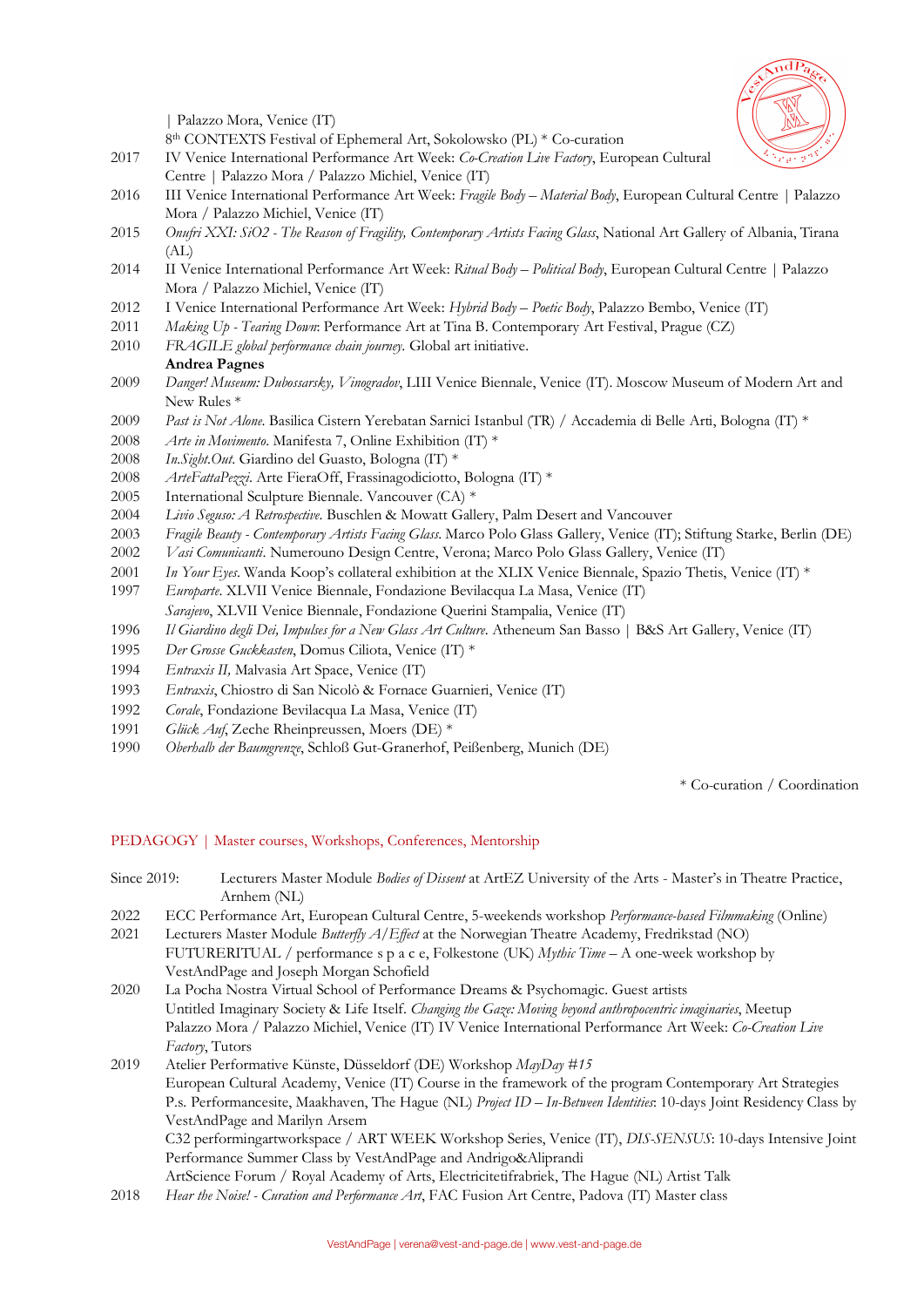

Royal College of Art / Gorvy Lecture Theatre, London (UK) Screening and artist talk An evening with VestAndPage, Live Art Development Agency, London (UK) Artist talk Collective Signatures, Formentera (ES) Workshop *Performing the Word* Atelier Performative Künste, Düsseldorf (DE) Workshop *MayDay #14* C32 performingartworkspace / ART WEEK Workshop Series, Venice (IT) *Perception of the Self*: 10-days Intensive Joint Performance Summer Class 2017 Palazzo Mora / Palazzo Michiel, Venice (IT) IV Venice International Performance Art Week: Co-Creation Live Factory, Tutors SAIC School of the Art Institute, Chicago (US) Visiting artists Atelier Performative Künste, Düsseldorf (DE) Workshop *MayDay #13* C32 performingartworkspace / ART WEEK Workshop Series, Venice (IT) 10-days Intensive Joint Performance Summer Class: VestAndPage & La Pocha Nostra 2016 G12 HUB, Belgrade (RS) Performance HUB, Workshop *Fragile Limits #17* C32 performingartworkspace, Venice (IT) ART WEEK Workshop Series, Workshop *MayDay #12* Parco Cultural, Valparaiso (CL) 2nd Vortice Experimental Video Residence, Seminar Video Performance 2015 Gray's School of Art, Aberdeen (UK) Workshop *Fragile Limits #16* Bristol/Glastonbury (UK) IPA Autumn Camp, Workshop *Mayday #11* Atelier Performative Künste, Düsseldorf (DE) Workshop *MayDay #10* Fundaija In Situ, Sokolovsko (PL) Workshop *In Situ #1* 2014 The Island, Bristol (UK) Tempting Failure, 24-hours workshop *Fragile Limits: Failure* stimmfeld e.V., Cologne/Düsseldorf (DE) Workshop *MayDay #9* FADO Performance Art Centre, Toronto (CA) Workshop *MayDay #8* stimmfeld e.V., Cologne (DE) Conference *Extended Voice In/And Performance Art* KARST Gallery, Plymouth (UK) Workshop *MayDay #7* 2013 Albanian University of Arts, Tirana (AL) Workshop *MayDay #6* Museo Universitario del Chopo, Mexico City (MX) Workshop *MayDay #5* Open Space, Victoria B.C. (CA) Workshop *Fragile Limits #16* SAIC School of the Arts of Chicago, Chicago (US) Artist Talk Dfbrl8r Gallery, Chicago (US) Workshop *MayDay #4* ]performance s p a c e [, London (UK) Workshop *MayDay #3* Salt Galata, Istanbul (TR) Workshop as part of IPA Summer Camp Queensland College of Art, Brisbane (AU) Conference *Exist - Performance, the Body and Time in the 21st Century*. Presentation: *Performing durational: the quest for authenticity in the VestAndPage experience*. Cyprus International Performance Art Festival, Nicosia (CY) Workshop *Fragile Limits #15* PAS | Performance Art Studies, Nicosia (CY) Guest Teachers Venice International Performance Art Week, Venice (IT) 8-days workshop *MayDay #1* Theatre Academy Isole Comprese, Florence (IT) Workshop *The Actor as Performer #3* 2012 Academy of Fine Arts, Venice (IT) Visiting Artists Lingnan University, Hong Kong (HK) Cultural Practice Master Class, Visiting Artist CCCD Centre for Community Cultural Development, Hong Kong (HK) Workshop *Fragile Limits #14* Seoul Art Space, Seoul (KR) Workshop *Fragile Limits #12* Treasure Hill Artist Village, Taipei (ROC) Workshops *Fragile Limits #11 and #13* Fundación Alumnos47 | Yolia - Niñas de la Calle A.C., Mexico City (MX) Street children workshop project *Fear is Fear. Love is Love* Theatre Academy Isole Comprese, Florence (IT) Workshop *The Actor as Performer #2* Centro Cultural Ricardo Rojas, Buenos Aires (AR) Artist Talk Casa de la Cultura, Quilmes (AR) Artist Talk 2011 Theatre Academy TeaK, Helsinki (FI) LAPSody International Conference on Live art, Workshop *Fragile Limits #10* Theatre Academy TeaK, Helsinki (FI) LAPSody International Conference on Live art, Lecture The Substation, Singapore (SG) Rooted In The Ephemeral Speak, Workshop *Fragile Limits #9* Academy of Experimental Arts, Sattal (IN) Book presentation *The Fall of Faust* Barefoot, New Delhi (IN) Workshop *Fragile Limits #8* New York University Master Studio Seminar, Venice (IT) Visiting Artists Accademia di Belle Arti, Venice (IT) Visiting Artist Theatre Academy Isole Comprese, Florence (IT) Workshop *The Actor as Performer #1* 2010 Museo Regional de Magellanes / CONFL!CTA, Punta Arenas (CL) EMBA Escuela de Arte Carlos Morel, Buenos Aires (AR) Workshop *Fragile Limits #7* University of Fine Arts, Valdivia (CL) Workshop *Fragile Limits #6*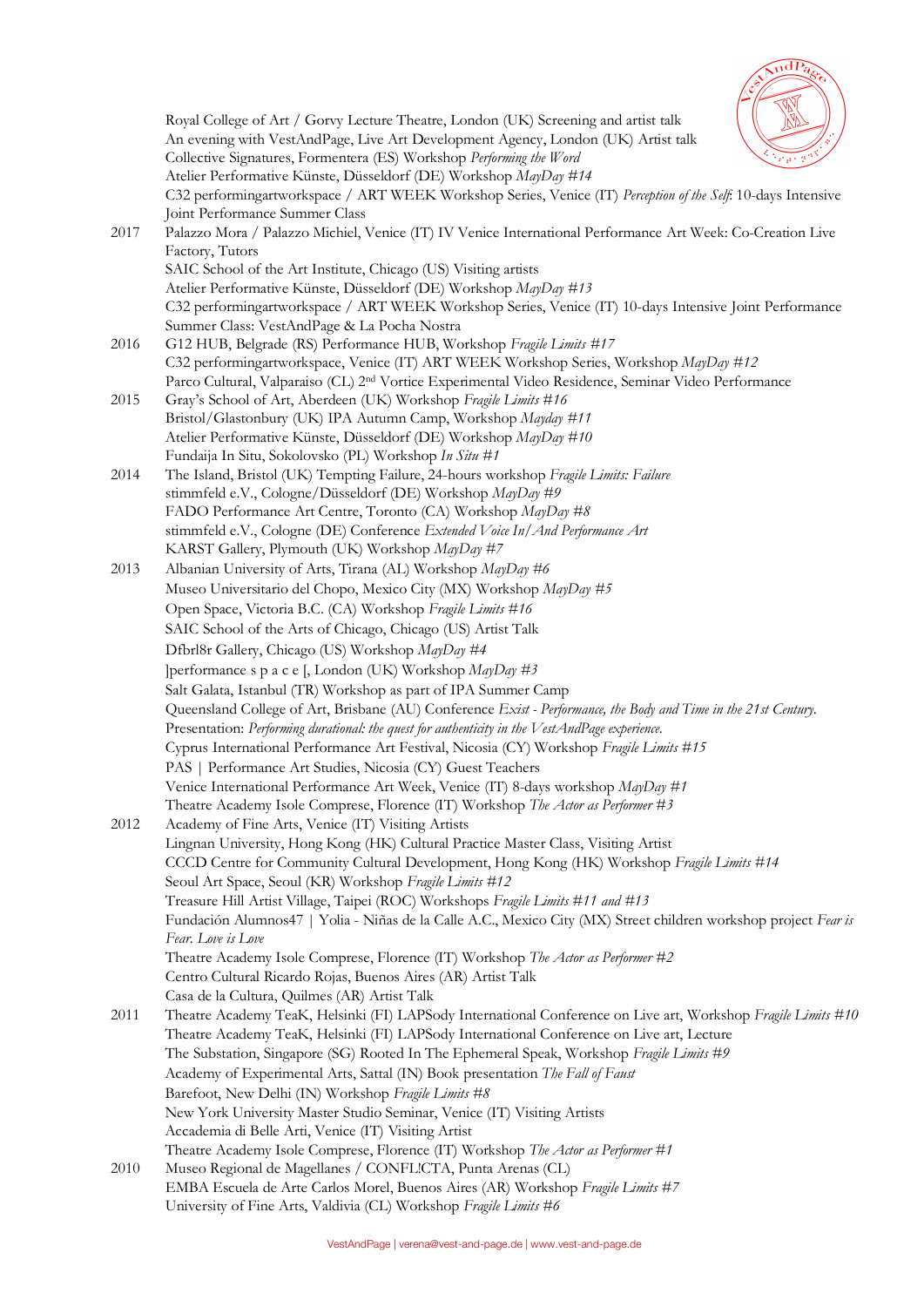

Universidad Austral, Valdivia (CL) Workshop *Fragile Limits #5* and book presentation *The Fall of Faust* University of Fine Arts, Santiago de Chile (CL) Book presentation *The Fall of Faust* Anglo-American School, Belgrade (RS) Visiting Artist and Book presentation *The Fall of Faust*  Academy of Fine Arts, Prague (CZ) Artist Talk New York University Master Studio Seminar, Venice (IT) Visiting Artists Deutsches Institut, Florence (IT) *I Cannot Cut Myself An Ear Every Day: Propaedeutic Lecture*  Royal Academy of Arts, Copenhagen (DK) Artist Talk Universidad Nacional Experimental de las Artes, Caracas (VE) Workshop *Fragile Limits #4* UNEARTE, Caracas (VE) Book presentation *The Fall of Faust* CANTE Centro de las Artes Centenario, San Luis Potosì (MX) Artist Talk Grace Exhibition Space, New York (US) Workshop *Fragile Limits #3* Fabrica Braco de Prata, Lisbon (PT) Workshop *Fragile Limits #2* 2009 BITEF Teatar, Belgrade (RS) Workshop *Art Is Art, Everything Else Is Everything Else* Balay Na Santiago, Santiago City (PH) Group workshop *AMBAGAN '09* La Salette University, Santiago City (PH) Lecture

## Open Gallery, 798 Art Zone, Beijing (CN) Lecture

## ARTIST AND CURATOR ASSISTANT (Andrea Pagnes)

- 2003 *Yoko Ono, Studio One & Jon Hendricks*, Utopia Station, L Venice Biennale, Venice (IT)
- 2001-04 *Buschlen & Mowatt Art Gallery*, Vancounver (CA) and Palm Desert (CA)
- 1997 *Joseph Kosuth*, Sarajevo, XLVII Venice Biennale, Venice (IT)
- 1995-03 *Art Basel* at the Venice Biennale (for Lorenzo Rudolf, Samuel Keller, Peter Vetsch), Venice (IT)
- 1995 *XLVI Biennale of Venice* | *Club Berlin* by Klaus Biesenbach. Teatro Malibran, Venice (IT)

## ARTIST AND SCRIPTWRITER (Andrea Pagnes)

- 2007 *Fondamenti di Difettologia*. Main role and co-scriptwriter, Isole Comprese Teatro, Florence (IT) *L'Angelo Sterminatore*. Main role and co-scriptwriter, Isole Comprese Teatro, Florence (IT)
- 2006 *Richard III*. Main role and scriptwriter, Isole Comprese Teatro, Florence (IT) *Ex Requiem.* Main role and co-scriptwriter, Isole Comprese Teatro, Florence (IT) *Beckett. Senza.* Main role, Isole Comprese Teatro, Florence (IT) *Kaspar.* Director assistant, Isole Comprese Teatro, Florence (IT)
- 2005 *Corpo 1 Prologo*. Main role and co-scriptwriter, Isole Comprese Teatro, Florence (IT)
- *Hamlet.* Main role and scriptwriter, Isole Comprese Teatro, Florence (IT)
- 1994 *John Keats*. supporting role and co-scriptwriter. Director: A. Argento
- 1993 *La Locandiera* by Carlo Goldoni. Theatrical rewrite assistant
- 1991 *Evelyn* by James Joyce. Theatrical rewrite assistant

## THEATRE SCENOGRAPHY

- 2007 *Red Box*, Teatro Magnolfi, Prato (IT)
- 2006 *Fondamenti di Difettologia,* Teatro Florida, Florence (IT), Maschinenhaus, Berlin (DE)
- 2005 *Corpo I Prologo,* Teatro Florida, Florence (IT), Ballhaus Ost, Berlin (DE), Rote Fabrik, Zürich (CH)
- 2001 *Colours | Beauty Acknowledgment,* Spazio 041, Venice (IT)

## PUBLIC COLLECTIONS | ARCHIVES | DISTRIBUTION

Video Out Distribution, Vancouver (CN) Unbound / Live Art Development Agency, London (UK) Mediateca CCEBA, Buenos Aires (AR) Emma Hill Fine Arts, London (UK) Stiftung Starke Collection, Berlin (DE) Spazio Thetis, Venice (IT) CAM Casoria Contemporary Art Museum, Casoria (IT)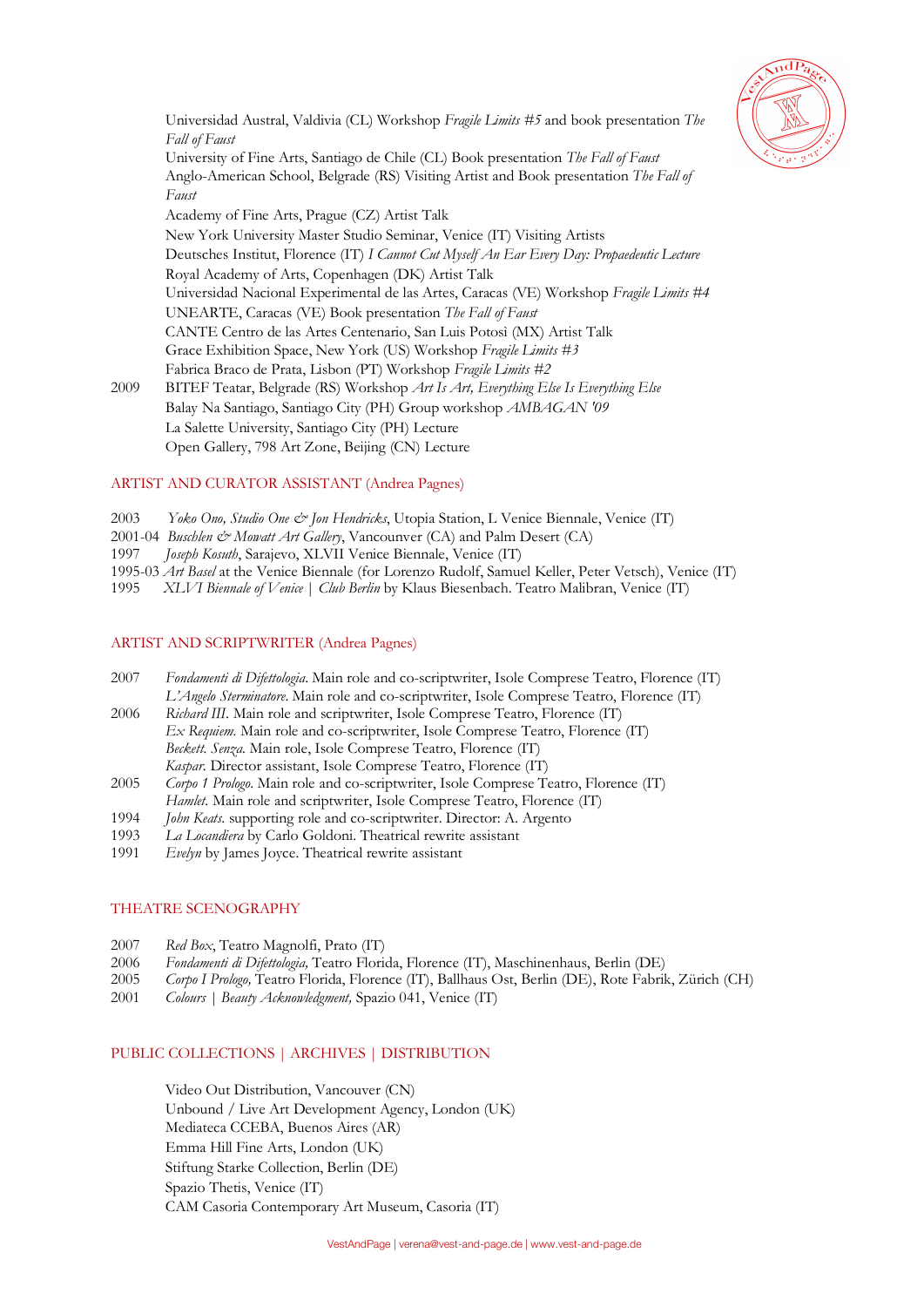The Black Kit – Performance Art Archive, Museum Ludwig, Cologne (DE)



## ART & CULTURE JOURNALISM (Andrea Pagnes)

- 2010-18 Storie International, Rome (Collaborator)
- 1999-04 WOA | MOT Editions, London (Editor)
- 1993-95 Flux News, Liege (Collaborator)
- 1990-95 Flash Art and Flash Art International, Milan (Collaborator)
- 1992-94 Nexus, Venice (Founder, Editor-in-chief)
- 1987-91 Gazzetta di Venezia, Venice (Founder, Editor Culture)

## SELECTED TRANSLATIONS (Andrea Pagnes)

- 1992 *Ripley Bogle* by Robert McClain Wilson Garzanti, Milan (Collaboration).
- 1991 *Jurassic Park* by Michael Crichton, Garzanti, and Vallardi, Milan.
- 1990 *La Musica dell'Imperatore - Lieder von Schumann, Schubert, Strauss,* Venice Municipality.

## SELECTED PUBLICATIONS by Andrea Pagnes and Verena Stenke

- Pagnes, Andrea and Stenke, Verena. "Poética de las Relaciones Un manifiesto sobre el cine basado en el performance por VestAndPage", *El Rizo Robado*, no. 25, March 2022.
- Pagnes, Andrea. "El performer está ausente", *El Rizo Robado*, no. 24, February 2022.
- Pagnes, Andrea and Stenke, Verena. "Antarctic Dream Excerpts from the Logbook", *Antarktikos #1 - Mapping Nature* 2021/2022. ISBN 9789079344024.
- Pagnes, Andrea. "On Performance Art in Turkey", *Performistanbul Publications*, Text originally written in June 2019 (2021).
- Pagnes, Andrea and Stenke, Verena. "HOME Ciclo de performances por VestAndPage", *Revista digital Acciones al Margen #2*, ISSN 2711-2241, pp. 44-73 (2020).
- Pagnes, Andrea and Stenke, Verena. "Poetics of Relations A Manifesto on Performance-Based Filmmaking". *Journal of Embodied Research*, 3(1), 3 (26:55). DOI: http://doi.org/10.16995/jer.37 (2020).
- Pagnes, Andrea. "On Disability Culture, Performing Arts, Social Theatre and the Practice of Beauty", *Ephemera Journal of Theatre and Performance Studies - Dossiê Corpos e Deficiência em Cena*, ed. Federal University of Ouro Preto, Brazil, Luciana da Costa Dias, v. 3, n. 5 (2020).

Pagnes, Andrea. "Schiebt nicht Deutschland die Schuld zu (Teil 1)", *HANIX Magazin - Blickt voraus!* Nr. 68 (2020).

Pagnes, Andrea and Stenke, Verena. "Non abbiamo idea di come diventare Internet-based performance artists". *L'INFORME webzine* (July 22, 2020).

- Pagnes, Andrea. "Amidst the Spreading: A Chronicle from the (Old) Continent". *Live Art Development Agency | Blog* (April 1, 2020).
- Pagnes, Andrea. "MIRRORING THE DOUBLE AND THE CRUEL Living, Uncaging, Offending, Celebrating, Analysing: considerations on a few artistic experiences that echoed Artaud's thought". *Ephemera Journal of Theatre and Performance Studies - Dossier Antonin Artaud*, ed. Federal University of Ouro Preto, Brazil, Luciana da Costa Dias, Vol 2, No 3 (2019).
- Pagnes, Andrea. "Considerations on Pain and Suffering in VestAndPage's Performance Art". *Repertório Livre*, ano 22, n.32, p.266-300 (2019).
- Pagnes, Andrea. Stenke, Verena (eds.). *La Caida del Fausto - Consideraciones Sobre El Arte Contemporáneo Y Arte De Acción*, Roberto Ruiz (transl.) Venice: VestAndPage press, 2017.
- Pagnes, Andrea and Stenke, Verena (eds.) *3rd Venice International Performance Art Week: Fragile Body – Material Body*. Exhibition catalogue. Venice: VestAndPage press, 2017.
- Pagnes, Andrea and Stenke, Verena (eds.) *Onufri XXI - SiO2 - The Reason of Fragility, Contemporary Artists Facing Glass*. Exhibition catalogue. Tirana: Albanian National Gallery of Arts and VestAndPage press, 2017.
- Pagnes, Andrea and Stenke, Verena (eds.) *2nd Venice International Performance Art Week: Ritual Body – Political Body*. Exhibition catalogue. Venice: VestAndPage press, 2016.
- Pagnes, Andrea. *La Caída del Fausto - Consideraciones sobre el Arte Contemporáneo y Arte de Acción*. Traduccion: Roberto Ruiz. Asesoramiento técnico: Nelda Ramos (Buenos Aires: IUNA Visuales), Venice: VestAndPage press, 2016.
- Pagnes, Andrea and Stenke, Verena. "Spot, Episode 11: 11-0602 TCX Snow White" *MEURAL* (2016).

Pagnes, Andrea and Stenke, Verena. "Plantain – How We Walk With Time," *EX NUNC Journal*, Issue 0 (2015).

Pagnes, Andrea. "Two Bodies in Space: Durational Performance: The Quest for Authenticity in VestAndPage Experience."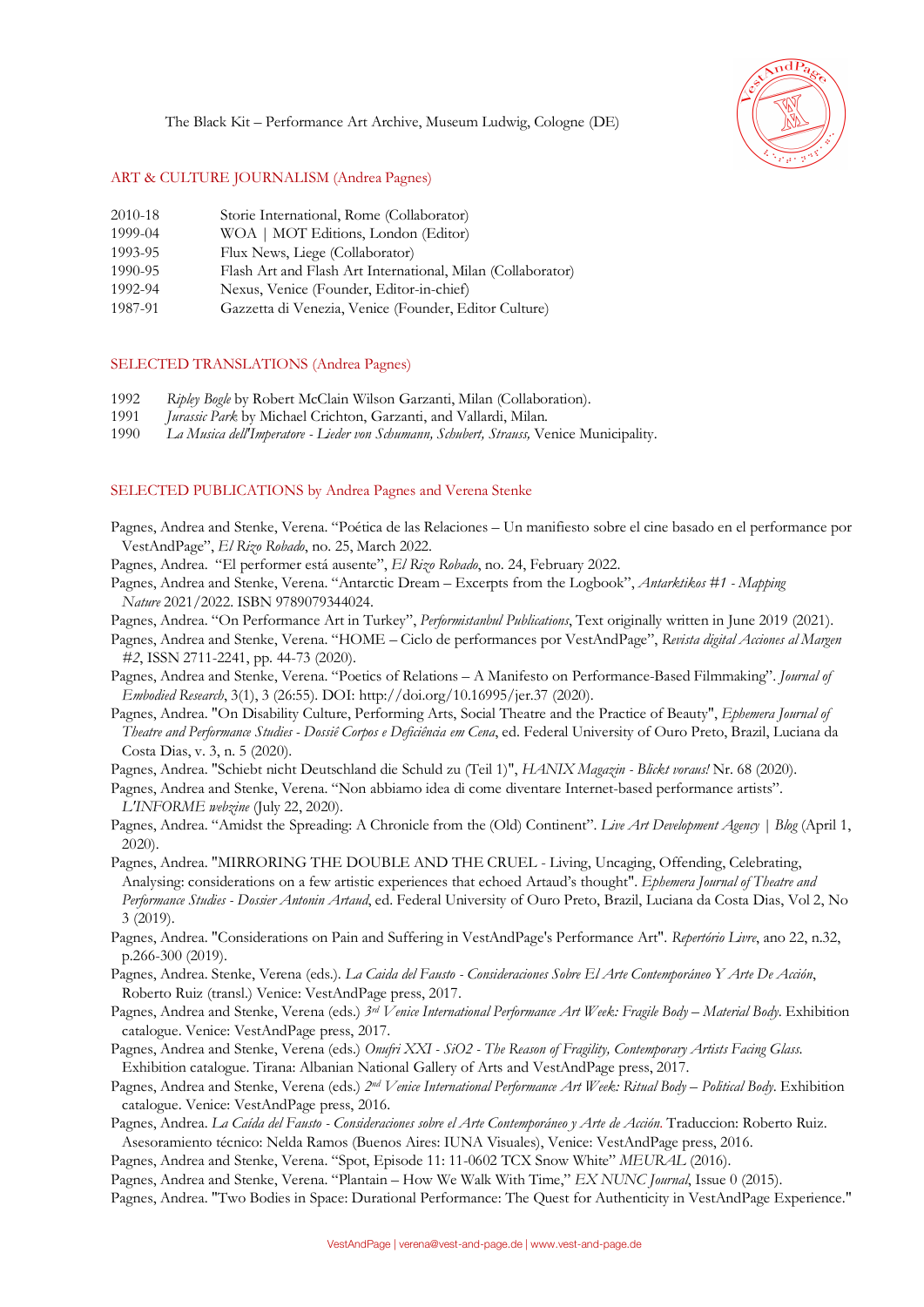

*Studio Research,* Issue 3 (2015).

- Pagnes, Andrea and Stenke, Verena (eds.) *1st Venice International Performance Art Week: Hybrid Body – Poetic Body*. Exhibition catalogue. Venice: VestAndPage press (2014).
- Pagnes, Andrea. "Planet India: Three Interviews," *Storie: Leconte Editore* (2014).

Pagnes, Andrea and Stenke, Verena. "Antarctic Dream." *Performance Research: A Journal of the Performing Arts*, 18:6 6, (2014). Pagnes, Andrea. "Did I get it?" Storie: Ex Libris, 2014.

Pagnes, Andrea. "Reconfiguring Think Tanks as Discursive, Social Model in Contemporary Art." *Art & Education* (2012).

Pagnes, Andrea. "IT." *HESA inprint - Ph/Fobia*, Issue 16 (2012): 22-25. ISBN 1799-8549.

VestAndPage. *sin∞fin - Performances at the Core of the Looking-Glass* (2012). DVD, 00:45:42.

Pagnes, Andrea. "Without Restraint." *HESA inprint - Addiction / Riippuvuus*, Issue 14 (2012).

Pagnes, Andrea. "Considering the Nature of the Poetic Image and its Performativity." *Research Catalogue* (2012).

- Pagnes, Andrea. "Radical Transparency & Eco-Intelligence in Contemporary Performance Art." *Research Catalogue* (2012).
- Pagnes, Andrea. "Reconfiguring Think Tanks as discursive, social model in Contemporary Art." *Re-tooling Residencies* (2012). Pagnes Andrea and Stenke, Verena. "Radical Transparency & Eco-Intelligence in Contemporary Performance Art." Tina B,

Exhibition Catalogue, Prague: Vernon Gallery, 2011.

Pagnes, Andrea. "Sobre la Representividad del Cuerpo en Fuga." *Revista Experimenta* (2011).

Pagnes, Andrea. "Body Issues in Performance Art: Between Theory and Praxis." Art&Education (2011).

VestAndPage. *sin∞fin - Performances at the Holy Centre* (2011) DVD, 00:38:14.

VestAndPage. *sin∞fin - Performances at the End of the World* (2010) DVD, 00:38:51.

*David Dalla Venezia*. Exhibition Catalogue. Venice: Manni Art Gallery, 2011.

Pagnes, Andrea and Stenke, Verena. "Defiling by Art: Contamination." Tel Aviv: *972 Art - Art and Culture Arena,* 2011.

Pagnes Andrea and Stenke, Verena. "The Meaning of Art Truth." Tel Aviv: *972 Art - Art and Culture Arena*, 2011.

Pagnes Andrea. Stenke, Verena (ed.) *The Fall of Faust - Considerations on Contemporary Art and Art Action*. Florence: VestAndPage Press, 2010.

Pagnes Andrea and Stenke, Verena. "The Continuity of Becoming." Tel Aviv: *972 Art - Art and Culture Arena*, 2010.

Pagnes, Andrea and Stenke, Verena. "On the Ethical and Social Role of Art." Tel Aviv: *972 Art - Art and Culture Arena*, 2010.

Varvarica Kuka, Suzana. *Muliqui Prize.* Exhibition Catalogue. Pristine: The Kosovo Art Gallery, 2007, pp. 162-163.

Pagnes Andrea and Stenke, Verena. *MayDay: The VestAndPage Workshop Concept*. Florence: VestAndPage Press, 2010.

*The Invisible City*. Exhibition Catalogue. London: EMH Arts, 2008, pp. 46-47.

Pagnes, Andrea. "Letter to an Artist." *MOT Masters of Today* (2006).

Pagnes, Andrea. "Collected Essays." *Medialworks* (2003)

*Andrea Morruchio: Dinamiche*. Exhibition catalogue. Venice, 2000.

Saetti, Luciana (ed.) *Appuntamenti con la Filosofia II*. Milan: Giancarlo Politi Editore (1997), 137-152.

Pagnes, Andrea (ed.) *Paternoster - La Stanza degli Sguardi*. Exhibitions catalogue. Venice (1995), 30.

Pagnes, Andrea. *Art Laboratory,* Catalogue text. Mariano Apa (ed. and curator), Milan: Electa Mondadori, 1992

Pagnes, Andrea and Poli, Barbara (eds.) *Corale*. Exhibition catalogue. Venice: Supernova Edizioni, 1992.

Pagnes, Andrea. *Azione Poetica*. Ragusa: CDE, 1991.

Pagnes, Andrea. *L'arte del manifesto e della litografia nell'opera di Marc Chagall.* Milan: Master International Art, 1991.

Pagnes, Andrea and Mlecko, Martin. "A Manifest against the Jugoslavian war." Concept, layout and text. Signed by the artists of the Glück Auf exhibition. Reproduced by *Der Spiegel* magazine.

*Glück Auf.* Exhibition catalogue, Cologne and Munich: Popa Verlag, 1991.

*Oberhalb der Baumgrenze*. Exhibition catalogue. Munich: Popa Verlag, 1990.

Pagnes, Andrea (reviser). 39 Illustratori sovietici: *II° Biennale del libro illustrato per l'infanzia*, Oddo de Grandis (ed.), Venezia: Teatrio, 1990.

Pagnes, Andrea. *Verso Samain*. Venice: Edizioni Helvetia, 1988.

Pagnes, Andrea. *Uno Studio sugli Affreschi di San Giovanni Decollato*. Venice: Edizioni Helvetia, 1987.

## SELECTED BIBLIOGRAPHY

Interlenghi, Francesca. "VestAndPage – Corpo Vita". *STAYINART – Beyond Borders.* Issue 3, 2021, pp. 62-67.

Gómez-Peña, Guillermo, García-López, Saúl. "VestAndPage: Creating and inhabiting your post-apocalyptic home and barrio." In: *La Pocha Nostra. A handbook for rebel artist in a post-democratic society.* London: Routledge, 2021, pp. 116-117. (ISBN 978-0-367-33821-3)

VestAndPage e Adriano Aprà. "Dialogo di Mezzogiorno." Conversation. *Endecameron TV*, 2020.

VestAndPage and Francesca Fini. "Performance-Based Filmmaking." Conversation. *Fuorinorma – La Via Neosperimentale del Cinema Italiano*, 2020.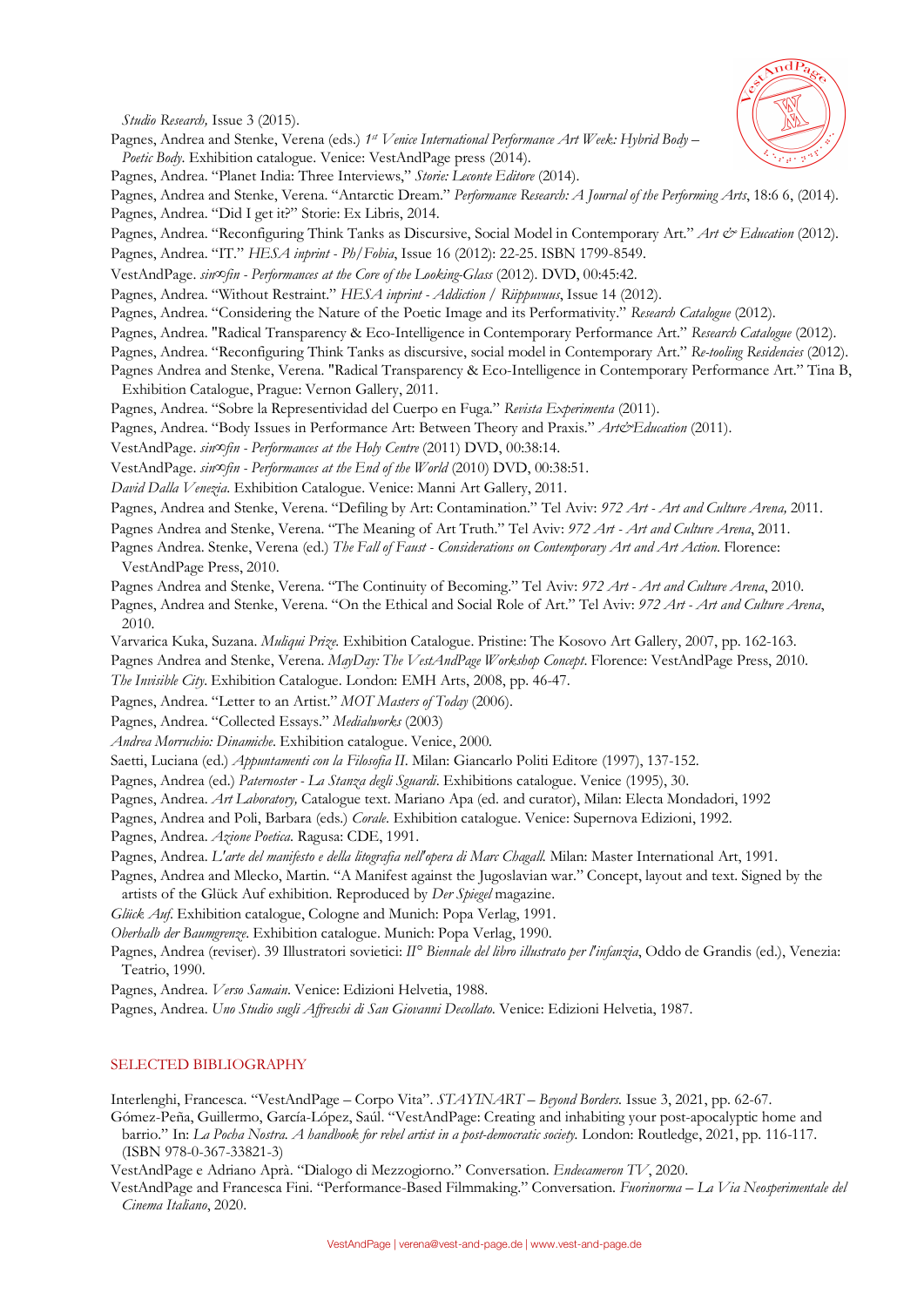

- VestAndPage and Marta Jovanovic. "Performance Art on Film." Conversation. *Museum of Contemporary Art, Belgrade*, 2020.
- VestAndPage. "Changing the Gaze Moving Beyond Anthropocentric Imaginaries." Video lecture. *Untitled | Imaginary Society*, 2020.
- Conversatorio con VestAndPage. Video lecture and conversation. *Acciones al Margen*, 2020.
- Quin, Douglas. "Figures in a Landscape". In: Philpott, C., Leane, E. and Delbridge, M. (eds.) *Performing Landscapes – Performing Ice* New York: Palgrave Macmillan, 2020, pp. 55-86. (ISBN 978-3-030-47388-4)
- Voliakovsky, Natasha (ed.) "La urgencia de creación desde ese tesoro primordial que es el cuerpo –VestAndPage en Argentina. Work overview and interview with VestAndPage about their works in Argentina 2010-2012." *Argentina Performance Art,* April 2020.
- Stumpfhaus, Dr. Bernhard. "Die Wahrheit des Leibes: Das Künstlerduo VestAndPage." *HANIX Magazin*, Nr. 65, 2020, pp. 32-33.
- Manson, Caden. "VestAndPage. Anam Cara-Dwelling Body." *Contemporary Performance Almanac*, 2020, pp. 103-104. (ISBN 9798622906459)
- De Gracia, Silvio. "VestAndPage." In: *Interferencia.* Junin: Hotel Dada, 2020.
- Hochuli, Gisela. "Interview with Andrea Pagnes." *PANCH Mapping Europe*, Zürich, 2019.
- Owens, Cathleen. Interview "On Collective Experiences at Project ID In Between Identities. *Jegens & Tevens*, July 5, 2019.Viti, Piero, Baldi, Claire. *Fatica. VestAndPage*. Venice: Labotiv, 2019, pp. 2-3.
- Rogozinski, Luciana. "Il carattere militante: Italian performance art." *Fermenti,* No. 248, xlix, 2019, pp. 371-378.
- Burong. "All The Tea In China." *Performingborders | LIVE 2019*. London: Live Art Development Agency.
- Andrigo, Marianna, et al. "Perception of the Self: Venice International Performance Art Week." *LAC Live Arts Cultures*, 2018, pp. 30-37.
- Fabre, Jan, De Vos, Joanna. *The Raft – Art is (Not) Lonely*. Exhibition catalogue Oostende Triennial. Oostende: Lannoo, 2018, pp. 306-307. (ISBN: 978-94-014-48611).
- Andrigo, Marianna, et al. "Art Week Workshop Series 2017." *LAC Live Arts Cultures*, 2017, pp. 21-22.
- Pagnes, Andrea and Stenke, Verena (eds.). *III Venice International Performance Art Week: Fragile Body – Material Body*. Exhibition catalogue. Venice: VestAndPage press, 2017, p. 239.
- Pagnes, Andrea and Stenke, Verena (eds.). *Onufri XXI - SiO2 - The Reason of Fragility, Contemporary Artists Facing Glass*. Exhibition catalogue. Tirana: Albanian National Gallery of Arts and VestAndPage press, 2017, pp. 181-183.
- "On the Venice International Performance Art Week." *My Art Guide*, 2016.
- Pagnes, Andrea and Stenke, Verena (eds.). *II Venice International Performance Art Week 2014 Ritual Body - Political Body*, Venice: VestAndPage press, 2016, p. 191.
- Guzman, Yelena and Yankelevich, Matvei (eds.) *Emergency INDEX Vol. 6.* New York: Ugly Duckling Presse, 2016, pp. 90- 91. (ISBN 978-1-937027-98-8).
- Disman. Adriana. "Towards Anti-Disciplinarity: the (messy) hermeneutics of self-violent performance art." *TRIC TRAC Theatre Research in Canada.* Vol. 36, No. 1, 2015.
- Viti, Piero. *PERFORMERS – Venice International Performance Art Week 2014*. Venice: Officina Contemporanea, 2015.

Fontana, Giovanni, Frangione, Nicola and Rossini, Roberto (eds.). *ITALIAN PERFORMANCE ART - Paths and protagonists of Italian Art Action*. Genova: Sagep Editori, 2015, pp. 350-354, 368-369. (ISBN 978-88-6373-337-2).

- Dickinson, Peter. "Archiving Performance." *Performance Matters Journal.* Vol. 1 No. 1-2, 2015. Cover Image: VestAndPage (Vera Stenke and Andrea Pagnes), from the "Performers series" by Patrick Morarescu.
- Lambrou, Karolina. "In Conversation with VestAndPage." *CIPAF*, Nicosia, 2015.
- Guerrero, Marcela. *La Casita de mis Sueños.* (publication on the VestAndPage workshop "Love is Love. Fear is Fear. Everything else is everything else" with las Niñas de la Calles of Yolia A.C. in the frame of *Proyecto Liquido*). Alumnos 47 Foundation, Mexico City: Offset Santiago, 2014.
- Todd, Jeremy. "A conversation with VestAndPage." *Video Out*, Vancouver: VIVO Media Arts Centre, 2014.
- Pagnes, Andrea and Stenke, Verena (eds.). *I Venice International Performance Art Week: Hybrid Body – Poetic Body*. Exhibition catalogue. Venice: VestAndPage press, 2014, p. 108.
- Goldberg, RoseLee. *Die Kunst der Performance: Vom Futurismus bis Heute*. Berlin: Deutscher Kunstverlag, 2014. Cover image. (ISBN-10: 3422072136).
- Alvaraz Romero, Ekaterina (ed.). *Proyecto Liquido: Fear*. Mexico City and Madrid: Turner Libros, 2013, pp. 108-117. (ISBN: 978-84-15832-65-2).
- Guzman, Yelena and Yankelevich, Matvei (eds.). *Emergency INDEX Vol. 2.* New York: Ugly Duckling Presse, 2013, pp. 490- 491. (ISBN 978-1-937027-12-4).

Amore, Johnny. *Performers.* Pori: Pori Art Museum Publications, 2013, p. 61. (ISBN 978-952-5648-40-09).

- Romagnini, Valeria. "VestAndPage". In: De Jong, Karlyn, Gold, Sarah (eds.) *Personal Structures Time - Space - Existence, Number Two***.** Venice: GAA Publishing, 2013, pp. 288-291. (ISBN -13: 978-9490784133).
- Tait, Peta. "Performance Couplings." *Performance Research: A Journal of the Performing Arts*, 18:2, 2013, pp. 139-140. (ISSN 1352-8165: Print; 1469-9990: Online).
- Ambrosio, Daniela. "Una Settimana di Performance in Laguna. Intervista a Andrea Pagnes." *Flash Art,* XLVI, 307, 2013, p. 30.

Perer, Corona. "VestAndPage: Corpo Ibrido, Corpo Poetico." *Giornale Sentire*, December 2012.

"Arte performativa in laguna." *L'Aperitivo Illustrato Magazine*, Decembre 2012.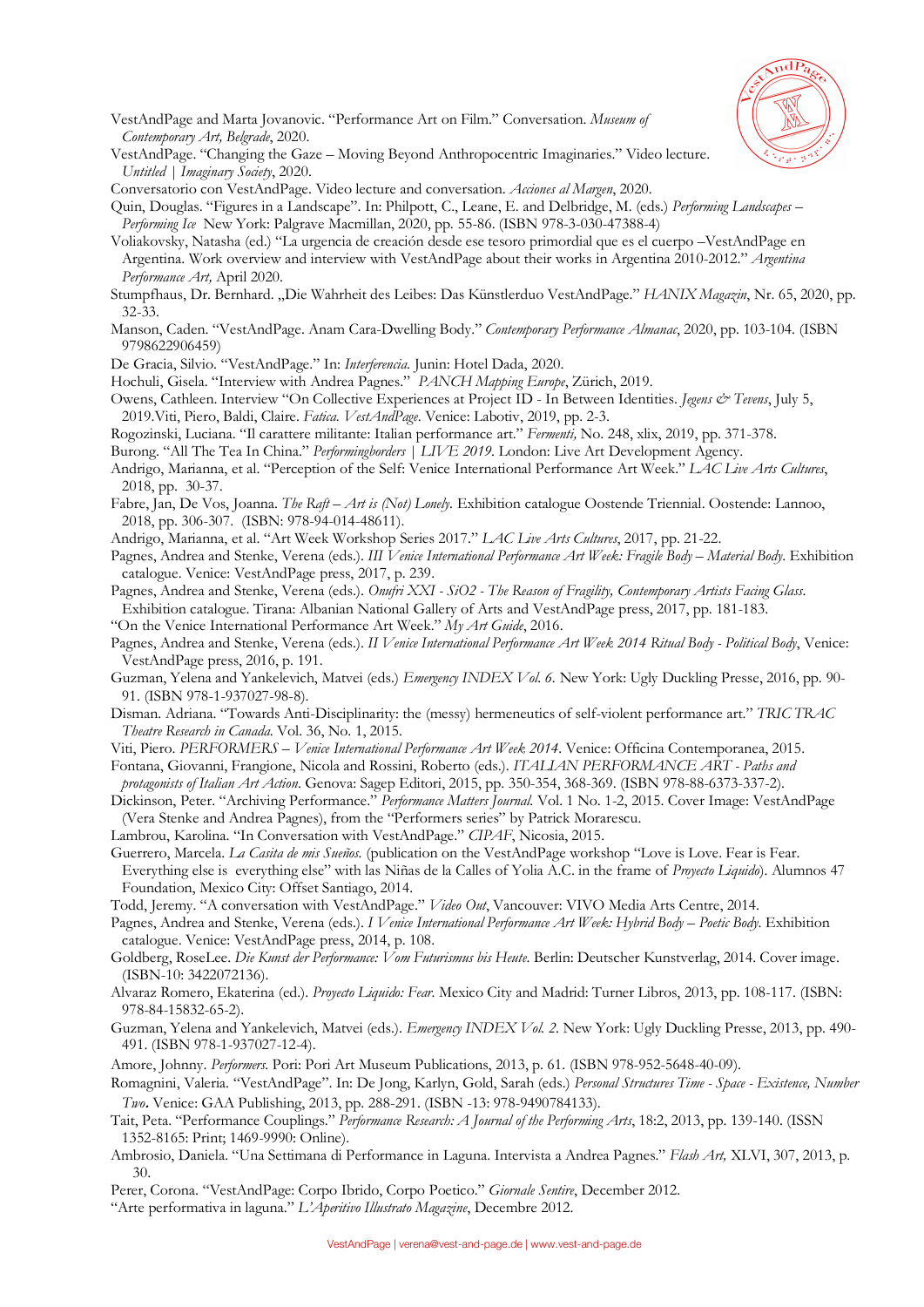

- Casarin, Chiara. "Da Yoko Ono a Hermann Nitsch, a Jan Fabre. Qualcuno la chiama la più grande mostra-evento di perfomance art al mondo." *Artribune,* Decembre 8, 2012.
- Quinteri, Claudia*.* "Una settimana di performance in laguna" *InsideArt,* December 3, 2012.
- Interview with VestAndPage. "Explore what's humanly possible." *The China Post*, Taipei, 2012.
- Perer, Corona. "VestAndPage: Sogni di Ghiaccio." *Giornale Sentire*, 2012.
- Manson, Caden. "VestAndPage." *Contemporary Performance*, May 8, 2011.
- Video Interview "Proyecto Antártida with VestAndPage." *Centro Cultural Ricardo Rojas,* Buenos Aires (AR), April 2012.
- Guzman, Yelena and Yankelevich, Matvei (eds.). *Emergency INDEX Vol. 1*. New York: Ugly Duckling Presse, 2011, pp. 216- 217. (ISBN 978-1-937027-07-0).
- Lim, Jason, Wen, Lee (eds.). *FOI Future of Imagination 7*. Exhibition Catalogue. Singapore: FOI, 2011, pp. 36-37. (ISBN: 978- 981-07-0665-4).
- Burian, Monika (ed.). *TINA B. 2011*. Exhibition Catalogue. Prague: Vernon Gallery, 2011, pp. 8-11. (ISBN: 978-80-904461- 4-4).
- "Vessel." *a-n The Artists Information Company*, 18 November 2011.
- Pollak, Doron, Cohen, Amir (eds.). *Markers 2001 > 2011*. Exhibition Catalogue. Tel Aviv: 972 Art, 2011, p. 110.
- "Open Minds: Interview with VestAndPage." *Now Delhi TV*, New Delhi, 2011.
- *European Artist Groups and Collectives.* Books LLC, Mánes Union of Fine Arts: General Books, 2010. (ISBN: 115-67-5396-1). Burian Monika (ed.). *TINA B. 2010.* Exhibition Catalogue. Prague: Vernon Gallery, 2010, pp. 146-147. (ISBN: 987-80- 904461-2-0).
- Glausnitzer-Smith, Dagmar I. (ed.). *Transitstation Copenhagen 2010*. Exhibition Catalogue. London: Braunschweig, 2010, p. 116.
- Leal, Carlos, "Past Is Not Alone." *Art beyond aesthetics*. E-magazine. Issue 3, August 2009, pp. 119-120.
- Enquesta eBENT. "Interview With VestAndPage." *eBent*, Barcelona, 2009.
- *BJCEM XIV. Biennial of Young Artists from Europe and the Mediterranean SKOPJE 7 gates Biennial 2009*. Exhibition Catalogue. Milan: Mondadori Electa, 2009, p. 239. (ISBN: 978-88-370-7167-7).
- *Sguardi Sonori 2009*. Exhibition Catalogue. Bastia Umbra: FaticArt, 2008, p. 56.

Pellegrin, Maurizio. *Visions in New York City.* Exhibition Catalogue. New York: Teachers College Columbia University, 2009, p. 152.

*MyMementoVid*. Exhibition Catalogue. Tel Aviv: 972 ART, 2009.

- "Artists form a unique chain of creativity." *The Sunday Guardian*, New Delhi, 1-8-2010."Pagnes-Stenke in performance." *La Repubblica,* 18-06-2009.
- *Sguardi Sonori 2008*. Exhibition Catalogue. Bosco: FaticArt, 2008, p. 44.
- Altman, Dana. *Art and Multiplicity - Essays on Contemporary Art*. New York: Amadeo Press, 2008, Timisoara: Editura Bastion, 2008, pp. 131-135. (ISBN: 978-973-1980-30-0).
- Hartmann, Gerd. "Theater, grenzenlos." *Menschen*, 1, 2007, pp. 85-95. (ISSN 1611-9576)
- Marquis, Christopher. *Who's Who in American Art 2007-2008*. New York: Marquis Who's Who, 2006. (ISBN: 0837-9630-60). D'Incà, Renzia. "Isole Comprese. Volterra madrina di un nuovo teatro sociale." *HYSTRIO*, 2005, p. 9.
- Istituto Italiano di Cultura, ed. *P.S.I. Italian Bureau selections 1998-2000*. New York: Castelvecchi, 2000. (ISBN: 88-8210-194- 0).
- *The Architects' Journal*, Vol. 2008. London: The Architectural Press ltd., 1998.
- Celant, Germano. *La Biennale di Venezia. XLVII Esposizione Internazionale D'Arte*. Exhibition Catalogue. Venice: La Biennale di Venezia, 1997, pp. 620, 628, 641. (ISBN 8843561529).
- Hall, G.K. *Library Catalog of the Metropolitan Museum of Art Supplement*, Vol. 3. New York: Metropolitan Museum of Art, 1997. Andrea Pagnes. *Arte In*, Anno VIII numero 40, October 1995.
- "Entraxis." *Art & Culture*, June 1993.
- "Entraxis." *+-0*, June 1993.
- "Entraxis, ovvero l'opera al centro." *Arte*. 1993, p. 16.

#### SELECTED PRESS

Interlenghi, Francesca. "VestAndPage – Corpo Vita", *STAYINART – Beyond Borders* . Issue 3.21. August 2021.

"Okruchy wysiedleńczych wspomnień (Plantain VestAndPage)", *Strona Tańca*, May 19, 2021.

Reicherter, Claudia. "Dreharbeiten unter Tage", *Südwest Presse*, July 27, 2021.

Lintner, Veronika. "Schweben über dem Blautopf - wie ein Wasservogel", *Augsburger Allgemeine*, June 11, 2021.

ARD, SWR | Landesschau Baden-Württemberg, June 2021. from minute 23:51, June 8, 2021.

Schneider, Christoph. "Hier schwebt eine Frau über dem Blautopf", *Schwäbische Zeitung*, June 8, 2021.

"Luftakrobatik über dem Blautopf: Kunstfilm entsteht in der Region", *Regio-TV*, June 8, 2021.

Spanhel, Thomas. "Magische Momente überm Blautopf", *Südwest Presse*, June 7, 2021.

Schlenz, Rainer. "Kunst und Wissenschaft: Das Filmprojekt 'Strata' in den Höhlen der Schwäbischen Alb", *SWR2 Kultur,* May 12, 2021.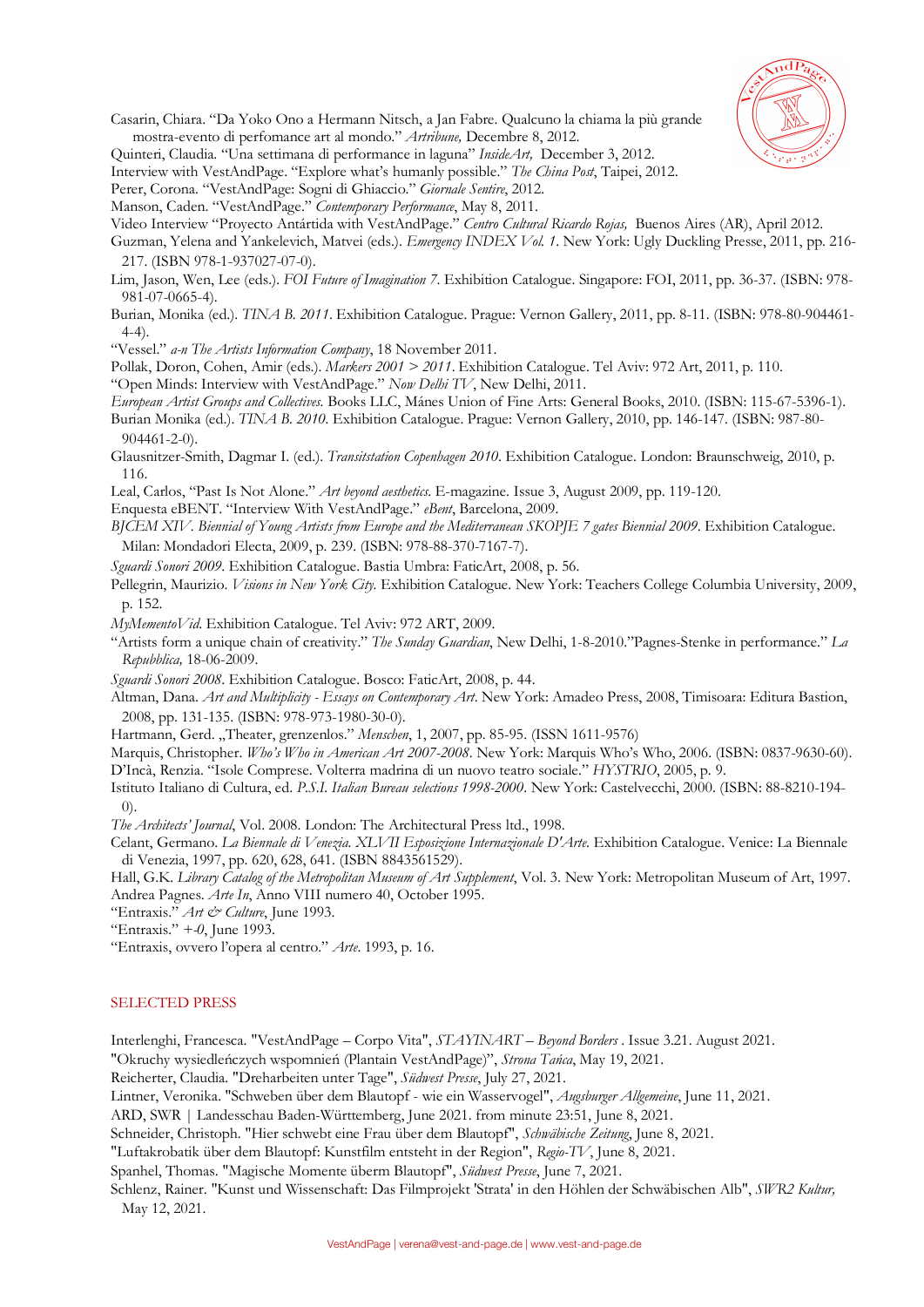

Koukal, Sven. "Hohle Fels: Wenn Kunst auf Wissenschaft trifft", *Schwäbische Zeitung*, May 12, 2021. Reicherter, Claudia. "Von Kunst und Zeit im Ur-Opernhaus", *Südwest Presse*, May 11, 2021.

Klein, Malte. "Kunstfilmdreh in der Falkensteiner Höhle bei Grabenstetten", *Reutlinger General Anzeiger*, April 19, 2021.

Reicherter, Claudia. "Dreharbeiten mit Künstlerduo – Cosmo-Hase erforscht die Unterwelt", *Südwest Presse*, April 15, 2021. Ihlefeld, Claudia. "Das Künstlerpaar VestAndPage produziert einen Performance-Film", *Heilbronner Stimme*, March 24, 2021.

Stumpfhaus, Dr. Bernhard. "Die Wahrheit des Leibes", *HANIX Das Magazin*, February/March 2020.

Fini, Francesca. "Performance Art: Appendice sugli anni 0." *Sciami*, 7, 04/2020.

"La urgencia de creación desde ese tesoro primordial que es el cuerpo – VestAndPage en Argentina", *Argentina Performance Art*, April 2020.

Hochuli, Gisela. "Interview with Andrea Pagnes (VestAndPage)", *PANCH - Mapping Europe*, July 2019.

"On Collective Experiences at Project ID - In Between Identities", *Jegens & Tevens*, July 2019.

Rogozinski, Luciana. "Il carattere militante: Italian performance art." *Fermenti,* No. 248, xlix, 2019, pp. 371-378.

- "COLLECTIVE SIGNATURES First Edition Letters from Formentera". *Loïe. Revista de danza, performance y nuevos* medios Issue 02, September 18, 2018.
- "Thinking about Performance Art". *Veditu*, January 2018.

Dickinson, Bob. "Venice International Performance Art Week: Fragile Body - Material Body", *Art Monthly* Issue 404, March 2017.

Caldura, Riccardo. "Il corpo sublimato del performer". *Exibart.onpaper no.96,* February 2017.

Vulcan, Julie. "Shifting gravity's centre". *RealTime Arts Magazine* Issue 132, February 2017.

Capaccioli, Giulia. "On the Venice International Performance Art Week", *My Art Guide*, January 2017.

Esposito, Isotta. "Torna la Venice International Performance Art Week", *Libreriamo*, December 01, 2016.

Penzo, A., Fiore, C. "VestAndPage - True Beyond Fiction." *Exibart online*, 2016.

"Spitzwegerich", *Blickwechsel – Journal für deutsche Kultur und Geschichte*, 01/2016.

Schneider, Christof. "Yggdrasil - Zwei Gruppen fischen im Drüben", *Tages-Anzeiger Zürich*, March 11, 2016.

Lohse, Peggy. "Lebend-Kunst auf Solyanka", *Moskauer Deutsche Zeitung*, December 2, 2015.

Giorgi, Sebastiano. "A piedi dalla Germania a Kaliningrad", *Gazzetta Italia*, September 2015.

"Spitzwegerich", *Kunstforum International,* May 2015.

Welzin, Leonore. "Spurensuche auf dem Flüchtlingstreck", *Heilbronner Stimme*, May 9, 2015.

Esposito, Isotta. "VestAndPage – Un mese di performance e film Plantain | Spitzwegerich", *Lavanderia Young*, April 24, 2015.

Schulz, Andreas. "Raum-Zeit teilen", *Top Magazine*, Spring 2015.

Dukes, Quin. "Artist Interview with VestAndPage", *Performance is Alive,* February 2015.

"Venice International Performance Art Week." *ArtPlus Magazine* (Mandarin), 2015.

Dickinson, Peter. "Archiving Performance." *Performance Matters Journal.* Vol. 1 No. 1-2, 2015. Cover Image: VestAndPage (Vera Stenke and Andrea Pagnes), from the "Performers series" by Patrick Morarescu.

Coletto, Eva. "Venice International Performance Art Week. Otto giorni di performance dal vivo". *Artslife*, December 17, 2014.

Caldura, Riccardo. "Il corpo rituale e politico". *Exibart*, December 16, 2014.

Mantengoli, Vera. "Performance Art Week - Il Corpo è politico a Venezia". *La Repubblica Sera*, December 15, 2014.

Nangeroni, Amalia. "Venice International Performance Art Week. L'intervista ai curatori". *Artribune*, December 13, 2014.

Ricci, Celeste. "Ritual Body – Political Body. II Venice International Performance Art Week". *Artnoise*, December 13, 2014. Todd, Jeremy. "A conversation with VestAndPage." *Video Out Distribution*, October 2014.

Vinketa, Darko. "Verena i Andrea: 'Naš je rad baš kao i život – prašuma." *Queer.hr*, June 26, 2014.

Freeman, Martin. "To ends of world with art duo VestAndPage." *The Herald*, January 10, 2014.

Cover Image. *Perforarte Magazine*, Mexico City, 2014.

Caballero Prado, Amaranta. "El miedo a través de un proyecto liquido." *Conaculta*, December 2013.

Cid de Leon, Oscar. "VestAndPage: Exploran fragilidad del ser." *La Reforma*, October 18, 2013.

Avila, Sonia. "Performance recrea el Museo del Chopo con VestAndPage." *Excelsior*, October 17, 2013.

James, David C. "sin∞fin The Movie' by VestAndPage at ]performancespace[." *London City Nights*, September 7, 2013.

# Meier, Allison. "Walking on Mirrors Until You Bleed and Other Images from a Performance of Poetic Pain." *hyperallergic*, July 30, 2013.

"Live Art - Are you here? Were you there?" *ARTonAIR by The Clocktower Gallery*, May 2013.

Schaefer, Sandrine. "This Generation's Population of Ghosts: Near Death Performance Art Experience." *The Present Tense*, May 27, 2013.

Vanouse, Allison. "Exist Stronger. A review of the performances at Near Death Performance Art Experience." *HowlRound*, May 14, 2013.

Avedisian, Alexis. "The higher state: An interview with VestAndPage." *Big, Red & Shiny*, April 18, 2013.

Zimmer, A. E. "Venice International Performance Art Week – Interview with VestAndPage." *Performa Magazine*, February